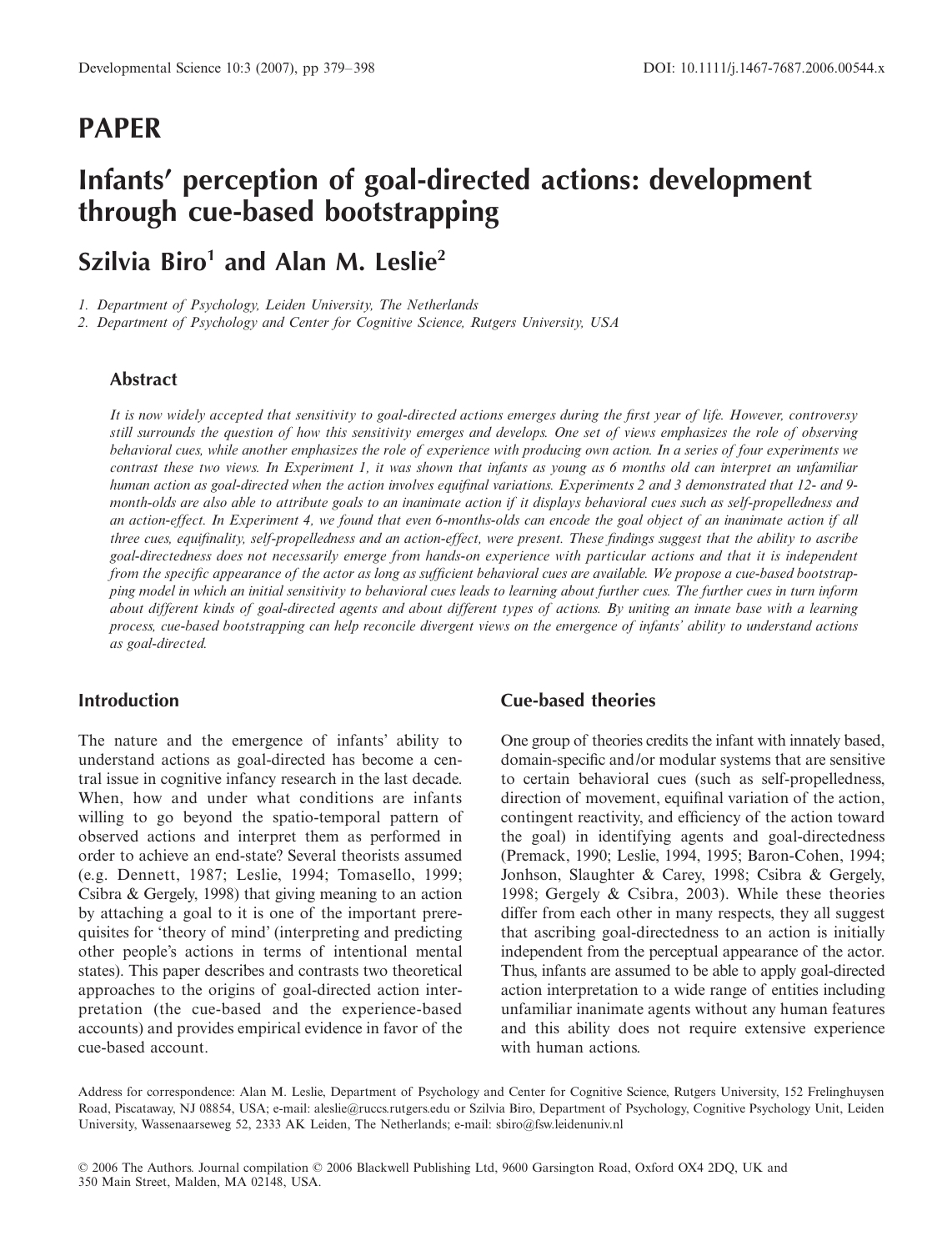One set of views about the role of abstract behavioral cues stresses the efficiency of *single* cues, for example, Premack (1990) and Baron-Cohen (1994) who claimed that infants automatically interpret the action of an agent as intentional and goal-directed as long as it exhibits self-propelled movement. Other views stress the *multiplicity* of cues that can contribute probabilistically to agency judgments. For example, Leslie (1994, 1995) proposed a tripartite hierarchical modular mechanism, which on its second level (theory of mind mechanism, system 1) deals with the actional properties of agents such as attaining goals and reacting to the environment. This second subsystem receives its input from the first subsystem (the 'theory of body mechanism'), which can categorize objects as 'physical or mechanical agents' with an internal and renewable source of 'energy' on the basis of such behavioral cues as self-propulsion. The second level can consider circumstances that are distant in time and space from the agent and represent the agent's behavior in relation to spatially distant features and future/possible states of affairs. Thus, the outcome of the agent's action is a useful cue at this level as it can be teleologically interpreted as the goal state of affairs.

In a similar vein Csibra and Gergely (1998) proposed that infants are equipped with an inferential system, which they call the 'teleological stance', for generating non-mentalistic goal-directed action representations. This system establishes a specific relation among three representational elements: the observed behavior (the action), a possible future state (the goal), and the relevant aspects of the reality (constraints of the action). This representational structure forms a teleological representation only if it satisfies the 'principle of rational action' that states that an action can be explained by a goal-state if it appears as the most efficient action towards the goal-state that is available within the constraints of reality. Csibra and his colleagues (Csibra, Biro, Koós & Gergely, 2003) argue that the abstract behavioral cues that are critical in mediating the attribution of goaldirectedness can be derived from the 'principle of rational action' itself: the agent's ability of equifinal variations of the action, and that the outcome of the action involves a change in the environment.

What kind of experimental evidence is available to support these theoretical proposals concerning the sensitivity to abstract behavioral cues in generating goal representation irrespective of the appearance of the actor? Heider and Simmel's classic work (1944) showed that adults spontaneously provide rich intentional and goal-directed action interpretations when all they see are animated interactions of triangles and circles. Heider and Simmel's study was replicated and their findings found to be very robust and consistent across a wide

range of cultures (see Scholl & Tremoulet, 2000). Castelli and her colleagues (Castelli, Frith, Happe & Frith, 2002) found that even high-functioning adults with autism can give a goal-directed description to a moving triangle on a screen. Other contemporary studies (see Tremoulet & Feldman, 2000; Scholl & Tremoulet, 2000, for a review) have attempted to pinpoint the specific motion cues responsible for the perception of animacy or intentionality (including goal-directedness) in adults in simple animations with varying success, on the assumption that it involves a fast, automatic, irresistible process similar to the perception of physical causality (Michotte, 1946). Berry and Springer (1993) found that 3- and 4-year-old children give similar intentional descriptions to Heider and Simmel's type of events of two-dimensional geometric figures as do adults. Furthermore, Montgomery and Montgomery (1999) showed that 3-year-old children can judge if the action of a ball was accidental or intentional purely on the basis of motion cues, namely whether the behavior of the ball appeared to be persistent and was adjusted toward its goal.

Recent research with infants also demonstrates sensitivity to behavioral cues exhibited by geometric figures. Rochat and his colleagues (Rochat, Morgan & Carpenter, 1997) found that 3-month-olds looked differently at two discs, depending on whether they were moving independently or in a systematic interaction ('chased' each other) while the relative spatial-temporal and other dynamic features were equal in both cases. Schlottman and Surian (1999) showed that 9-month-old infants understand that an agent can react to another without contact: in their visual habituation study infants showed sensitivity to the temporal proximity of the movement of two squares exhibiting self-propulsion and non-rigid transformation. Johnson, Slaughter and Carey (1998) showed that 12-month-old infants follow the spatial orientation of a faceless, inanimate and novel agent that exhibits contingent reactivity to the infant's behavior. All of these findings suggest that the specific appearance of the actor is not critical for infants' judgments of agency.

More direct empirical evidence for relying on abstract behavioral cues in interpreting actions as goal-directed comes from a series of visual habituation studies by Gergely and his colleagues (Gergely, Nádasdy, Csibra & Biro, 1995) and Csibra and his colleagues (Csibra, Gergely, Biro, Koós & Brockbank, 1999; Csibra *et al.*, 2003) who demonstrated the presence of teleological action representation in 9- and 12-month-old infants. In one of the experiments using computer animation of 2D geometric figures, infants were habituated to a visual event in which they observed a small circle repeatedly approach and make contact with a large circle by 'jumping over' a rectangular figure separating them. Adults typically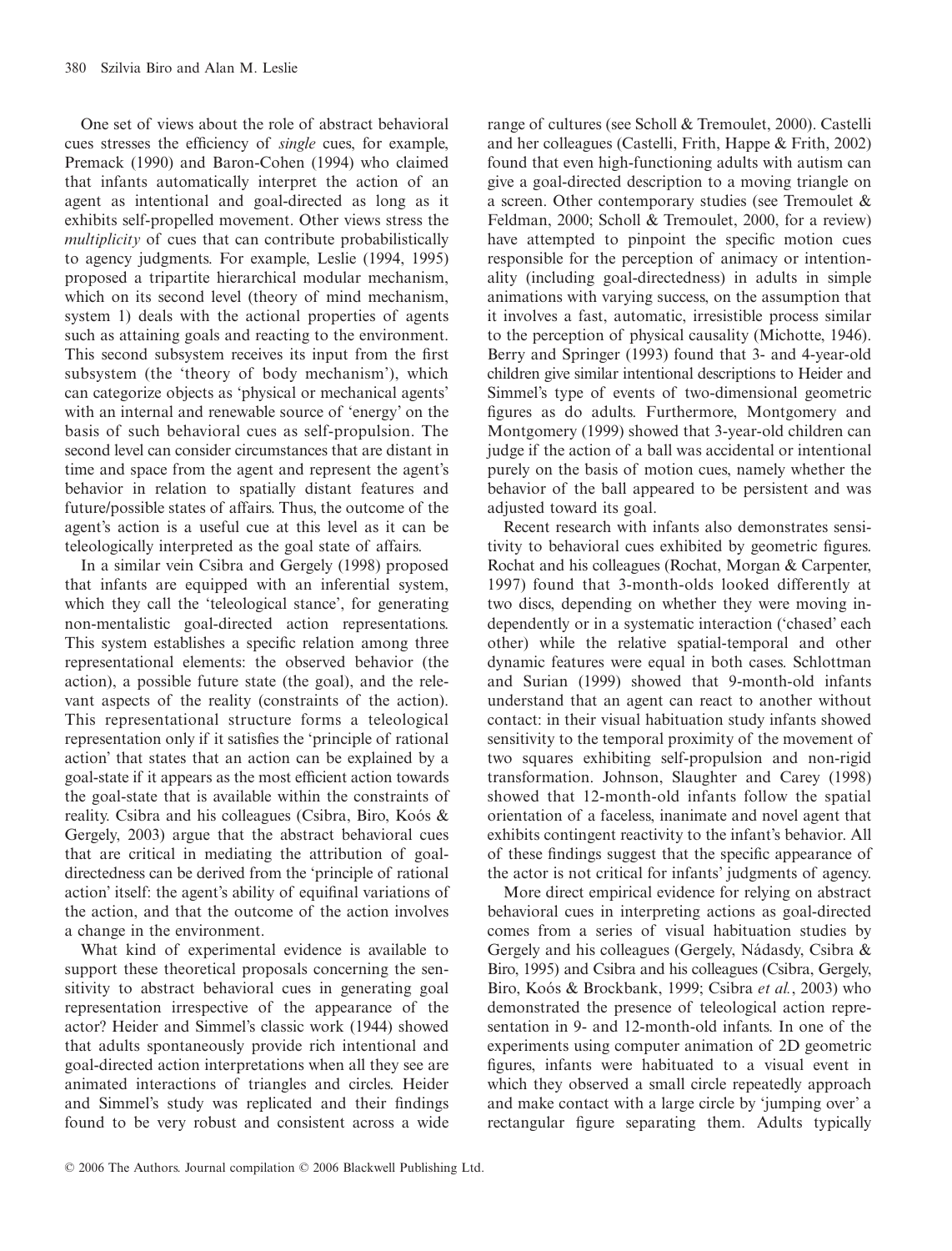interpret this behavior as a goal-directed action. In the test trials the rectangular figure (the 'obstacle') was removed. Infants saw either a novel action (the small circle approached the large circle in a straight line) that was the most efficient action toward the goal in the changed circumstances, or the already familiar jumping action which, however, was no longer the most efficient action to achieve the same goal-state. Infants showed less recovery of attention to the novel straight-line action, which indicates that they interpreted the action in the habituation events as goal-directed and predicted the most efficient action to achieve the inferred goal in the changed situation. Similar experiments by Csibra and his colleagues (2003) demonstrated that by 12 months infants could also use the 'principle of efficient (rational) action' for making productive inferences about unseen aspects of goal-directed actions (e.g. unseen goals and occluded obstacles). Furthermore, Shimizu and Johnson (2004) found that 12-month-old infants are able to attribute goals to an unfamiliar non-human 3D object that responds contingently and can vary its action. Finally, the study of Kuhlmeier, Wynn and Bloom (2003) indicates that 12-month-olds may be able to attribute dispositional states to geometric figures and use these to predict their future actions.

# **Experience-based theories**

Now we turn to another class of theories on the emergence of infants' goal-directed action interpretation. This approach proposes that infants' understanding of actions as goal-directed is, from the start, restricted only to human actions and therefore tied to specific appearances. Furthermore, it is assumed that this understanding is acquired gradually through experiences with particular actions.

Meltzoff argues (e.g. Meltzoff & Moore, 1994) on the basis of his extensive imitation research that very young infants, even newborns, have the ability to identify human actions through biomechanical bodily movements (such as facial expressions). He claims that infants only consider actions that they categorized as human as pursuing goals. Meltzoff (1995) supports his claim by demonstrating that 18-month-old infants, after having observed an adult perform three failed attempts to achieve a goal, re-enact the intended act (that they have never seen realized) and not the failed attempts. On the other hand, when the same (unsuccessful) actions were modeled not by a person but by a mechanical device, the infants failed to produce the target act. This finding, however, was challenged by the study of Johnson, Booth and O'Hearn (2001) in which Meltzoff's experiment was replicated with 15-month-old infants using a non-human agent with a face that contingently interacted with the experimenter and the infant. The authors found that infants were able to infer and re-enact the goal of the failed action and suggested that goal re-enactment is 'mediated by a concept that is not isomorphic with the concept person' (p. 637).

The strongest claim for the experience-based account of goal-directed action interpretations comes from Amanda Woodward and her colleagues' recent work with young infants. Using a visual habituation method, Woodward (1998) presented 6- and 9-month-old infants with an action in which a hand repeatedly reached towards and grasped one of two toys sitting on a stage. After the infants were habituated to this event, the experimenter swapped the two toys behind a screen. In the test phase the hand either grasped the same toy as before, which, however, was at a new location, or the other toy at the same location. Looking times for these two events were markedly different: both 6- and 9 month-old infants looked longer if the hand grasped the new toy at the old location than if it grasped the old toy at the new location. This result indicates that infants associated the grasping hand with the grasped object rather than with its location, that is, they expected the hand to reach toward the same toy. In other versions of the same experiment, instead of a human hand, inanimate novel objects (such as a rod, a mechanical claw or a flat occluder) were used to touch or grasp the target toy. Woodward found that in these conditions 6- and 9 month-old infants looked equally long at the two test events (or longer in old toy/new location event), suggesting that the infants did not selectively encode the goal object in the case of inanimate actors. Woodward argued that goal-directed interpretations are specific to human actors, and that 'by 6 months infants already have begun to draw a line between animate and inanimate entities, interpreting only motions of the former, but not the latter in terms of the relation between agent and object' (Woodward *et al.*, 2001, p. 155).

To further specify the range of actions infants would consider in terms of goals, Woodward (1999) applied the same set-up using an unfamiliar human action: the back of the experimenter's hand dropped on the target toy. Six- and 9-month-old infants showed no preference toward any of the test events. In another study (Guajardo & Woodward, 2004), 7- and 12-month-old infants were shown a grasping hand whose surface properties were, however, obscured by a glove. Neither of the two age groups was able to interpret the grasping action of the unfamiliar gloved hand in terms of goals unless they had seen that the gloved hand belonged to a person. Other studies have looked into the connection between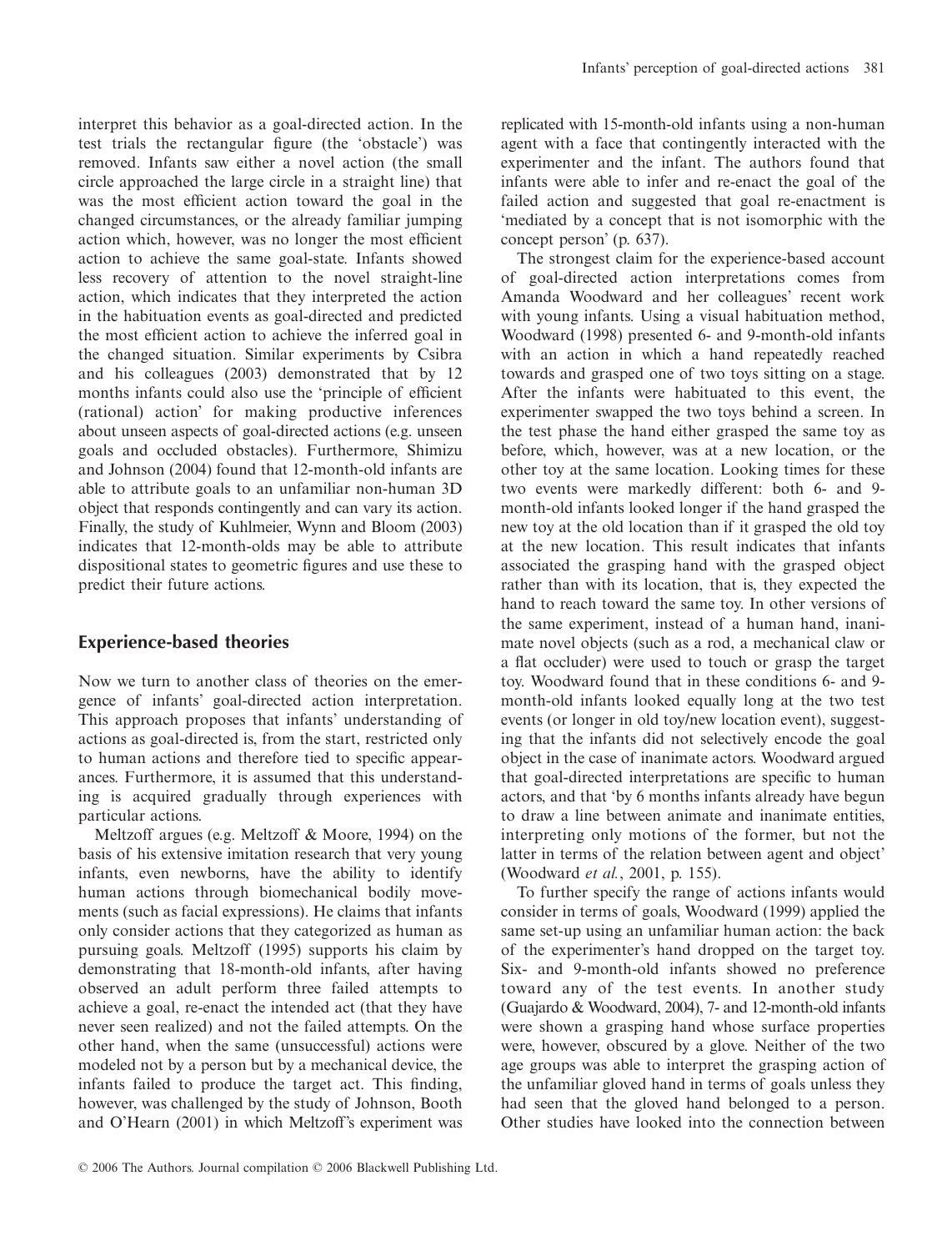the production and understanding of goal-directed actions. For example, a correlation was found between the ability to identify the goal of an observed means–end sequence and executing a similar means–end task in 12-month-olds (Sommerwille & Woodward, 2005) and between infants' own pointing and their point comprehension at 9.5 months (Woodward & Guajardo, 2002). Finally, Sommerville and her colleagues (Sommerville, Woodward & Needham, 2005) showed that if infants as young as 3 months old are allowed to practice making contact and picking up toys by using a mitten that is covered with Velcro fabric on the palm, they can attribute a goal when they observe a grasping action of a hand wearing a similar mitten. On the basis of these results Woodward and her colleagues argued that initially infants do not interpret an overly broad set of behaviors as goal-directed; instead, they gradually construct such interpretations with specific actions. Understanding goaldirectedness derives from experience with particular actions (from their own actions and from interactions with social partners), rather than being a product of a general mechanism that is sensitive to the motion properties of any actions.

# **Is there a real conflict?**

At first glance it appears that Woodward and her colleagues' results seriously challenge the cue-based account in terms of the time of onset of goal-directed interpretations, the range of entities to which infants are willing to attribute goals, and the role that abstract behavioral cues play in generating such interpretations. However, along with others (e.g. Kiraly, Jovanovic, Prinz, Aschersleben & Gergely, 2003) we believe that this challenge can be deflected. One reason infants might not selectively associate the action of the inanimate objects (e.g. a mechanical claw) and the unfamiliar human actions (e.g. 'dropping the back of the hand' or the 'grasping gloved hand') with the target object in Woodward's experiment, is that the actions were impoverished in the behavioral cues infants are most sensitive to in evaluating the goaldirectedness of an action. For example, in the beginning of each habituation trial the actor entered the stage from behind a curtain and, after touching or grasping the target toy, stayed motionless for the rest of the trial exhibiting no other behavioral cues. Leslie (1994, 1995) suggested that judgments of mechanical agency tacitly reflect the likelihood of the agent moving through an internal energy source. Furthermore, these judgments take conditional probabilities into account, so that periods of non-motion are considered too as negative evidence. Thus, the mere repetition of the same action together

with a stationary period across trials will not provide a sufficient cue for agency/goal-directedness. Therefore, it is possible that in a modified version of Woodward's set-up in which unambiguous behavioral cues are present, infants would be able to ascribe goal-directedness to inanimate or unfamiliar human actions.

One could argue that Woodward's grasping hand version also lacked such cues, yet 6-month-old infants were able to generate a goal-directed action interpretation. As Woodward herself acknowledges, however, grasping is an action with which infants have ample experience by 6 months of age. Kiraly and her colleagues (2003) point out that in natural circumstances the experience that infants have with grasping actions is in fact very rich in behavioral cues. Infants can adjust their grasping action according to the differences in weight, shape or texture of the target objects. Von Hofsten (1983, 1991; Von Hofsten & Fazel-Zandy, 1984) showed that very young infants are able to co-ordinate their grasping action with the future position of a moving target. Furthermore, a grasping action is typically followed by a change in the state of the grasped object. The object is moved, picked up or thrown away by the infants and similar outcomes occur when infants observe the effect of others' grasping actions. Indeed, Leslie (1982, 1984) showed that 4- and 6-month-olds perceive a causal structure when a hand grasps and picks up an object. Thus, grasping is strongly associated with behavioral cues such as self-propelledness, equifinal variations, and mechanical effects on the environment. Watching the hand grasping the toy in Woodward's experiment may have triggered the memory of these associated properties, which could then have enabled infants to interpret the action as goal-directed despite the absence of direct perceptual evidence.

Kiraly and her colleagues (2003) and Jovanovic and her colleagues (Jovanovic, Király, Elsner, Gergely, Prinz & Aschersleben, under review) recently tested the hypothesis that 'adding' a behavioural cue would allow young infants to interpret an unfamiliar human action as goal-directed. They designed a modified version of Woodward's 'dropping the back of the hand' action by introducing a salient action-effect: after the hand contacted the toy it pushed the toy away toward the back of the stage. Both studies found that with the help of this cue 6-, 8- and 10-month-olds were able to attribute a goal to the otherwise unfamiliar action. These results suggest that, as the cue-based approach claimed, infants do not necessarily need to have experience with a particular action to be able to interpret it as goal-directed as long as the action exhibits the necessary behavioral cues.

In order to assess the effectiveness of multiple behavioral cues, it needs to be shown that other cues can also trigger goal-directed action interpretations of unfamiliar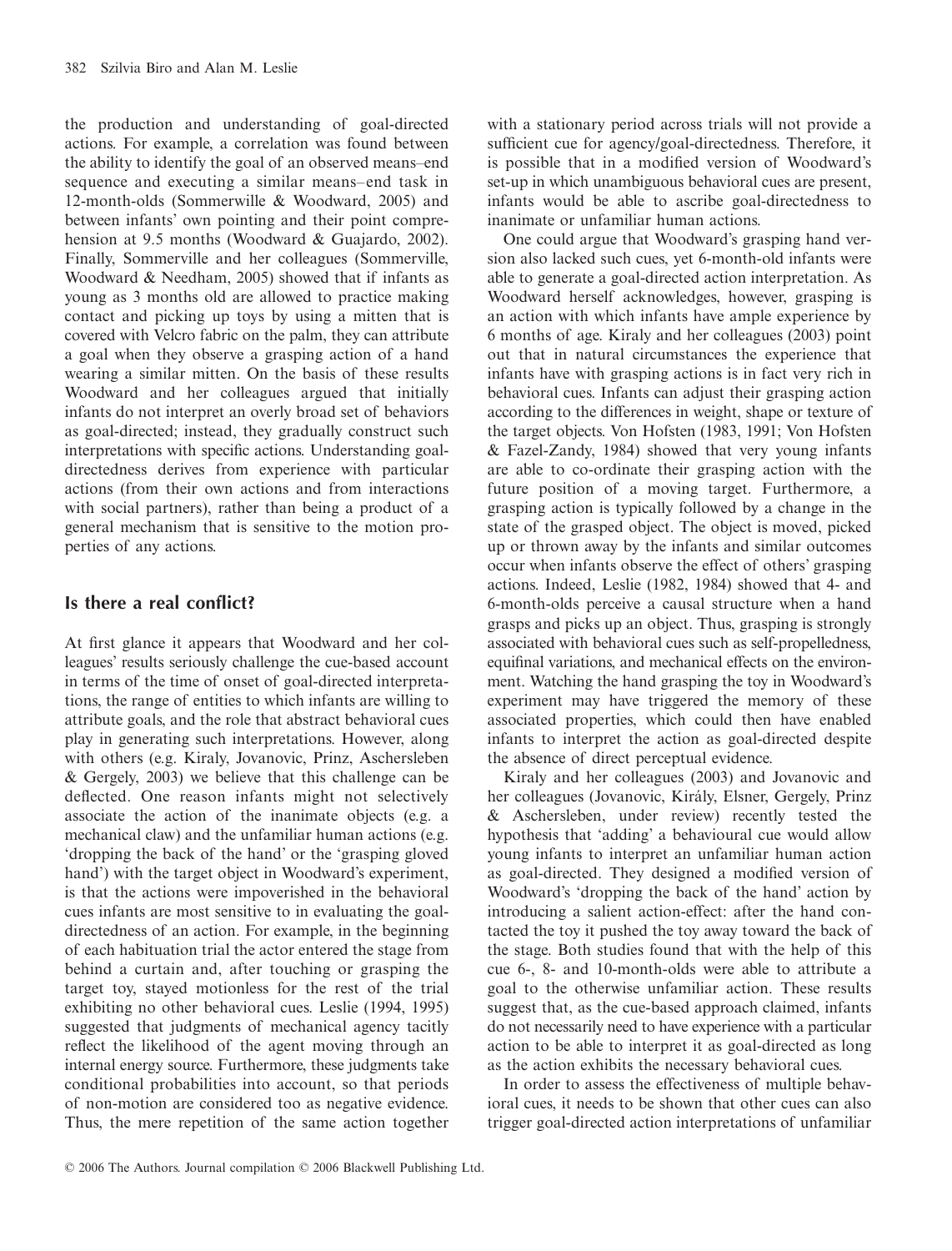human actions. Furthermore, in order to test the other major assumption of the cue-based account, namely, that ascribing goal-directedness is not restricted to human action, it must be demonstrated that the availability of similar behavioral cues will allow young infants to consider not only animate actions as goal-directed, but inanimate actions as well. In the first experiment we tested the hypothesis that young infants can apply goaldirected action interpretation to an inanimate action as well as to an unfamiliar human action when these actions exhibit equifinal variation of behavior. Heider (1958) argued that the equifinal structure of an action helps identify the actor's goal. That is, as environmental conditions vary, differing motion patterns used to bring about one and the same consequence reveal the actor's goal. Recent studies suggest that this cue may not only play a critical part in goal attribution in adults, but also in infants (e.g. Gergely *et al.*, 1995). However, its role has not yet been tested directly.

# **Experiment 1**

We applied Woodward's (1998) set-up with an animate (hand) and an inanimate actor (a paper tube) performing the same action: rhythmic poking of the target object. The poking action was carried out in a manner that indicated that the actor is capable of equifinal variations of behavior (the actor poked from different angles and the target toy was touched at different spots). Infants typically do not poke (that is, explore toys with extended index finger) until they are about 9 to 12 months old (Blake, O'Rourke & Borzellino, 1994; Bates, Benigni, Bretherton, Camaioni & Volterra, 1979). They might have seen adults performing somewhat similar poking actions, but not in the particular way that was shown to them in the experiment – repetitively from different angles. Therefore, the action used in the experiment is at least relatively unfamiliar at 12 months and for infants younger than 9 months highly unfamiliar.

Could infants mistake poking for pointing? We believe this is unlikely. Infants start pointing between 9 and 12 months according to Bates *et al.* (1979) but only around 12 months according to extensive data from Butterworth *et al.* (Butterwoth, Franco, McKenzie, Graupner & Todd, 2002). Index finger extensions occur in very young infants (e.g. Trevarthen, 1977; Hannan, 1987) but not in relation to an object. Thus, 6-month-olds will have no experience of their own pointing. Infants of this age will have experience of observing pointing in adults but again never in the manner displayed in this experiment − repetitively, from different angles, and, most importantly in this context, making contact with the object. Whether a poking action can be considered as an action that is part of pointing is less clear. It is assumed by some (e.g. Bates *et al.*, 1979) that poking might be a precursor for pointing (as pre-pointing), but others (e.g. Blake *et al.*, 1994) found that they emerge simultaneously. Although the two actions are somewhat similar superficially, the major difference is the lack of contact with the object in pointing. Furthermore, from the outset pointing is a referential action (Butterworth *et al.*, 2002), whereas poking is a goal-directed action. Some have argued that understanding these two types of action develops from distinct mechanisms (Csibra, 2003).

Infants commonly observe others reaching and touching objects. Although there are again superficial similarities between these actions and poking, our question is whether infants interpret a given action as goal-directed. Indeed, it can be argued that goal-directedness is what turns motion into action (e.g. Dennett, 1987; Leslie, 1994; Tomasello, 1999; Csibra & Gergely, 1998). If experience with touching objects or reaching for an object were sufficient, then there would be evidence for goal-directed action interpretation for any observed hand action that involves some form of touching or reaching for an object. However, this is not the case. Woodward has found that actions other than the grasping action, for example, touching the object with the back of the palm or touching the object with the index finger once, did not elicit goal-attribution in 6- or 9-month-old infants (Woodward, 1999; Woodward & Guajardo, 2002).

Repetitive poking from different angles will therefore be an unfamiliar action for our youngest babies and for our oldest babies relatively unfamiliar (compared to grasping, for example). We hypothesized that nevertheless infants will encode the goal of both the animate and inanimate actions and that looking times across these conditions would not differ. Three age groups were tested: 12-, 9-, and 6-month-olds.

# *Method*

# Participants

Forty-eight 12-month-old (24 males and 24 females, mean age  $= 12$  months 1 day,  $SD = 15.9$  days, range 11 months to 12 months and 29 days), 48 9-month-old (28 males and 20 females, mean  $age = 8$  months 28 days,  $SD = 9.4$  days, range from 8 months and 14 days to 9 months and 15 days), and 48 6-month-old (28 males and 20 females, mean age  $= 6$  months 8 days,  $SD = 14.2$ days, range from 5 months and 2 days to 6 months 29 days) infants participated in the study. An additional 13 12-month-old, seven 9-month-old, and 13 6-month-old infants were also tested but were excluded from the data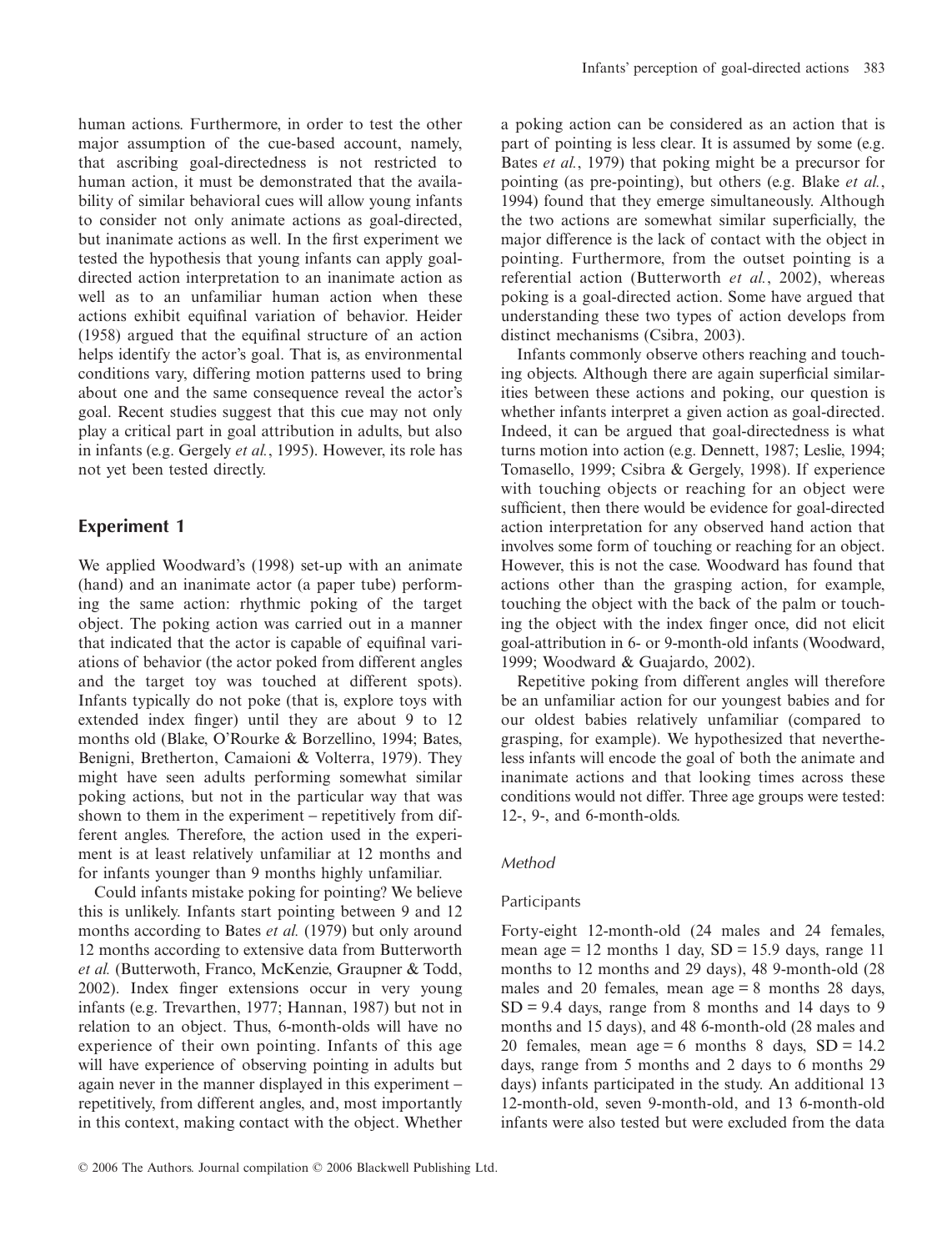analysis because of fussiness (five, four and six, respectively), experimental error (six, two and three), inattentiveness during familiarization (two, one and three), or looking less than 2 seconds on each of the test trials (zero, zero and one) (see Procedure below). All of the subjects in this and the subsequent experiments were healthy, full-term infants living in the New Brunswick, NJ area and were recruited through mailings.

#### Material/apparatus

Infants sat in their parent's lap in a darkened experimental room (a curtained booth) facing a stage from a distance of approx. 1 meter. The stage was 70 cm high  $\times$  103 cm wide  $\times$  48 cm deep and was made from white cardboard. A black curtain could be raised to block the stage from view between trials. An opening on the right side of the stage, which was covered by a white curtain, allowed the experimenter to enter her arm or an object into the stage area. Two concealed lamps illuminated the stage. A computer signal turned the lights on to start the first trial. A video camera focusing on the baby's face was mounted above the stage peeping through the opening of a dark blue curtain. All infants were videotaped and a hidden observer, blind to the experimental condition, timed the infants' looks in the test trials at the displays from a black and white head-and-shoulders en face video image. The observer could neither see the stage area nor the experimenter's arm. Another camera mounted above the head of the infant recorded the stage area. A split screen recording was made, with the stage image on the top and the baby's face on the bottom part of the display. The timing of the trials and the movements of the experimenter were regulated by a metronome beating softly every second.

#### Stimuli and procedure

*Familiarization trials.* Half of the infants in each age group were assigned to the Poking Hand condition, while the other half participated in the Poking Tube condition. In both conditions infants saw four familiarization trials. At the start of each trial the curtain was lowered to reveal the stage. On the stage floor there were two toys: a yellow plastic bear and a green ball with white stripes (both were about 12 cm tall). Each toy was sitting on pedestals made from white cardboard  $(12 \times 12 \times 12$  cm) which were 20 cm apart. In the Poking Hand condition, after a computer signal turned on the lights, the experimenter reached in through the opening on the right side of the stage and started to 'poke' one of the toys. In each trial she poked the toys 10 times with her extended index finger (each poke took about 2 sec including the approaching, touching and retrieving of the hand). Both the angle of the poking and the spot on the toy that was touched were varied (see Figure 1). The experimenter's arm was bare and she wore no rings or other jewelry. The arm was the only part of her that was visible. Each familiarization trial lasted about 20 seconds. Between the trials the curtain was raised and there was an approximately 3-sec pause.

The familiarization procedure in the Poking Tube condition was identical to that in Poking Hand condition with the exception that the poking action was carried out by a paper tube. The paper tube was made of two pieces of rolled-up brown cardboard paper. The main piece was 56 cm long and 4–5 cm in diameter. The smaller 'finger' piece, which was attached to the end of the main part, was 6 cm long and 2 cm in diameter (see Figure 1). Note that the paper tube did not resemble a hand; it only had similar dimensions and color. The paper tube poked the target toys in the same manner and rhythm as the hand did. The experimenter who operated the paper tube was neither visible nor audible.

In both conditions the position of the toys (left/right), the location of the poking action (near side/far side) and the target object (bear or ball) were varied and counterbalanced during the familiarization trials.

*Test trials*. After the fourth familiarization trial the curtain was raised and the positions of the two toys were switched. Then the curtain was lowered and the infants were shown the toys in their changed positions without the presence of the arm or the tube for 5 seconds. Following this short trial, one of two types of test events was given to the infants. Half of the infants saw two identical tests trials in which the arm (in the Poking Hand condition) or the paper tube (in the Poking Tube condition) was poking the same toy as had been poked during the familiarization. However, since the toys had been swapped, the poking action took place at a different location (old goal/new location test event; see Figure 1). The other half of the infants saw two tests trials in which the experimenter's arm/the paper tube poked a new toy while the action took place at the old location (new toy/old location test event; see Figure 1). Thus, there were 12–12 infants for each test trial type (old goal/new location and new goal/old location) in both conditions (Poking Hand/Poking Tube) with girls and boys distributed approximately evenly across the test events.

The online observer started to measure the looking times when the poking action started and the baby was looking at the stage. The experimenter or the paper tube continued poking in the same rhythm and manner as in the familiarization trials for the duration of the test trial. The test trial ended when infants had looked continuously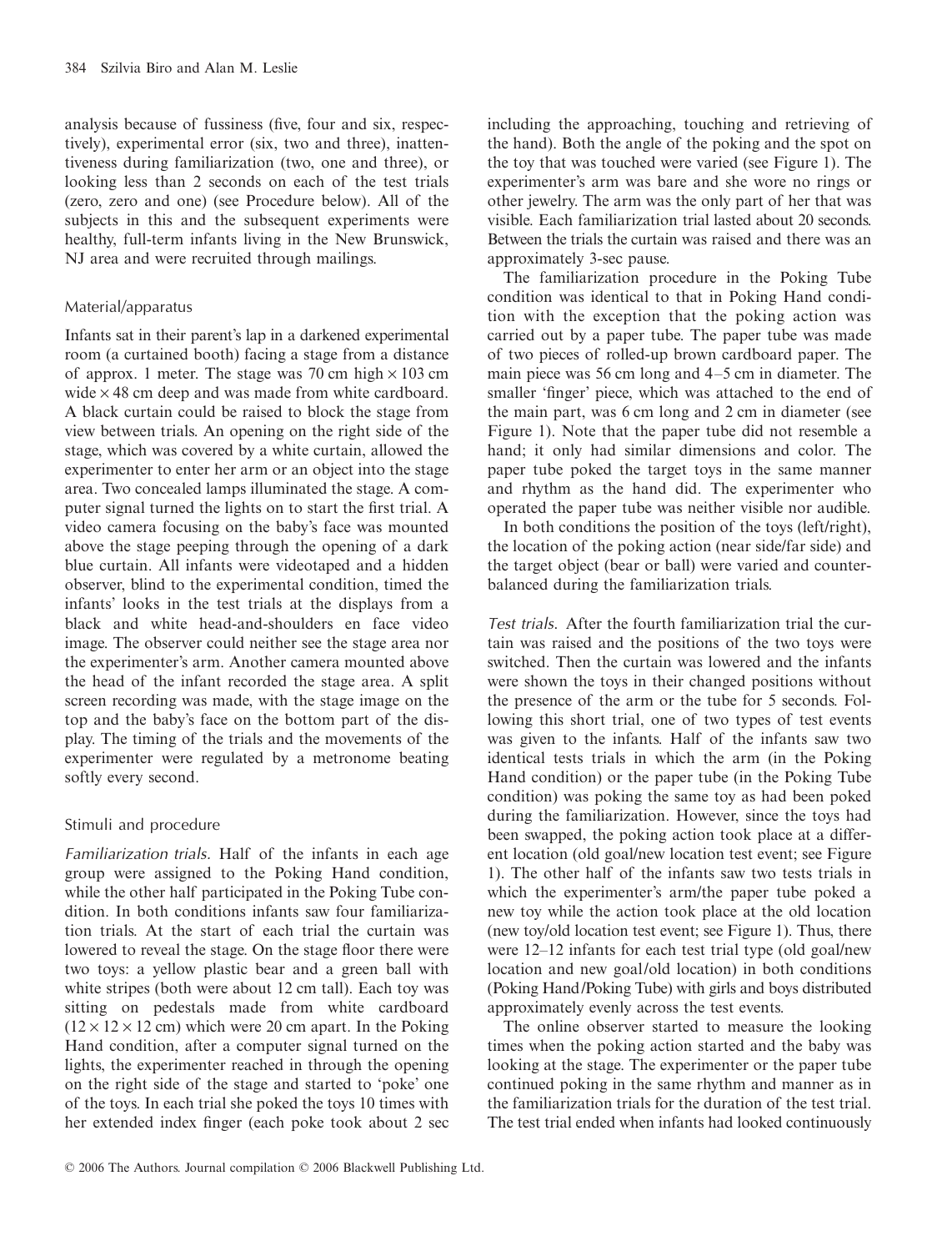

**Figure 1** *Stimulus events of the Poking Hand and the Poking Tube conditions in Experiment 1.*

for a minimum of 2 sec and then looked away continuously for 2 sec. If infants looked away before 2 sec elapsed the trial was started again. There was a pause of about 3 sec between the two test trials. Parents were asked to close their eyes during the test trials and instructed to refrain from talking to the infant during the whole session except for giving comfort when necessary.

*Reliability coding*. To assess reliability, offline observers measured each infant's looking times from the videotaped record. The observers were undergraduate students, trained in coding looking times, who were unaware of the conditions of the trials and the experimental design. Inter-observer agreement was computed for each infant's looking times in the two test trials and the agreement was accepted if it was above or equal to 95%. If the agreement was below 95%, a second offline observer was asked to measure the looking times again independently. If this did not lead to agreement with one of the other observers, then the looking times of that infant were excluded from the analyses (this happened for one participant).

### *Results*

The looking times of the two test trials were analyzed. Preliminary analysis did not reveal any effect of sex,

© 2006 The Authors. Journal compilation © 2006 Blackwell Publishing Ltd.

location of the poking action (near side vs. far side) and target object (bear vs. ball). These factors therefore were omitted from further analyses. Using Condition (2) [Poking Hand vs. Poking Tube], Trial Type (2) [new goal/ old location vs. old goal/new location], Position (2) [left vs. right], Age group (3) [6-, 9-, 12-month-olds] as betweensubject factors and Test Trial (2) as within-subject factor an ANOVA was carried out that showed the following effects. A main effect of Trial Type was found [*F*(1,  $120$ ) = 9.70,  $p < .002$ ]. Effect size was calculated using  $\eta^2$  × 100 which showed that Trial Type factor accounted for 7.5% of the variance. This main effect indicates that overall infants across all age groups and conditions looked longer in the new goal/old location test event than in the old goal/new location test event. The ANOVA also revealed a Position main effect  $[F(1, 120) = 9.83, p < .002,$ effect size: 7.6%] indicating that overall infants looked longer when the bear was on the right side of the stage in the test trials. Furthermore, the ANOVA showed a Test Trial [*F*(1, 120) = 29.90, *p* < .0001, effect size: 20%] main effect indicating that looking times significantly declined across the two test trials. Finally, an interaction between Test Trial and Condition was also found [*F*(1, 120) = 7.18,  $p < .008$ , effect size: 5.6%] which revealed that infants looked significantly longer in the new goal/ old location test event than in the old goal/new location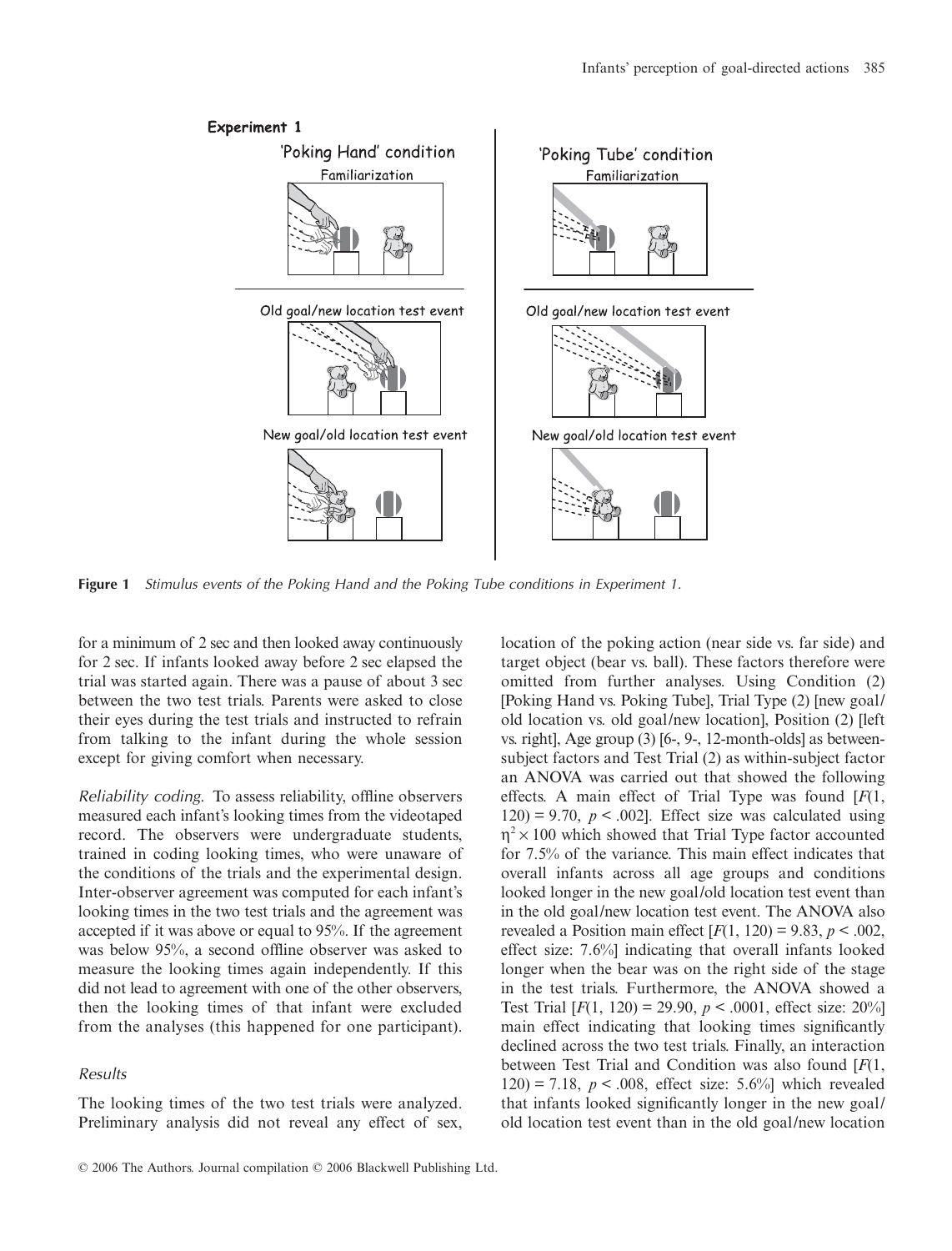

**Figure 2** *Mean looking times (bars show SEM) in the first test trial in Experiment 1 as a function of Trial Type and Age group*   $(* = p < .05).$ 

test event only in the first trial  $[t(142) = 3.376, p < .001]$ , but not in the second trial.

Although the ANOVA did not reveal a main effect of Age group or an interaction effect between the Age group and Condition or Trial type factors, separate *t*-tests were carried out for both conditions in each age group. Mean looking times with standard errors by age groups and conditions are shown in Figure 2. *T*-tests showed that, in the Poking Hand condition, the 6-months-old  $[t(22) =$ 2.61,  $p < 0.02$ , two-tailed and the 9-months-old age groups  $[t(22) = 2.27, p < .04$ , two-tailed in the first test

trial, and the 12-months-old age group in the average looking time of the two test trials  $[t(22) = 2.13, p < .05,$ two-tailed] looked significantly longer in the new goal/old location test event than in the old goal/new location test event. In the Poking Tube condition, the 6- and 12-months-old age groups looked considerably longer in the new goal/old location than in the old goal/ new location test event; however, the differences were not significant.

A follow-up analysis was carried out to test an alternative explanation for the looking pattern found for the two test events. One could argue that infants looked longer in the 'new goal/old location' test event simply because their attention was drawn (by the poking hand or tube) to a 'novel object'. This explanation was termed by Woodward (1998; see also Heineman-Pieper & Woodward, 2003) the 'spotlight effect'. Note, however, that although the spotlight effect could possibly have been present in both conditions, it was only in the Poking Hand condition that infants looked significantly longer in the new goal/old location test event than in the old goal/new location test event. One could argue though, that the poking hand − being inherently more interesting − might have been a better attention getter than the poking tube. This possibility was tested by comparing infants' attention allocated to the two objects in the two conditions. If infants in the Poking Hand condition spent more time looking at the 'novel object' than in the Tube condition, then the 'spotlight effect' could be responsible for the findings. Eighteen infants in each condition (six infants in each age group) were randomly selected and their videotapes were re-coded. For each test trial the proportion of the total trial time spent looking at the object that was poked and at the other object was calculated. Mean proportions for both conditions are depicted on Figure 3. To assess the effectiveness of the hand and the tube as spotlights, for each infant the difference in percentage between the looking times to the two objects was also calculated for both conditions. These differences were significantly higher than 0 in both conditions, that is, infants spent more time looking at the object that was acted upon than the other object [Hand:  $t(17) = 8.65$ ,  $p < .0001$ , two-tailed; Tube:  $t(17) = 18.48$ ,  $p < .0001$ , two-tailed]. The difference, however, was larger in the Poking Tube condition than in the Poking Hand condition  $[F(1, 35) = 9.17, p < .005,$ effect size: 23.4%]. There was no effect of the Age Group factor. This result indicates that the 'spotlight effect' was in fact stronger in the Poking Tube condition. Therefore, our finding that in the Poking Hand condition infants looked significantly longer in the new goal/old location test event than in the old goal/new location test event cannot be reduced to a 'spotlight effect'.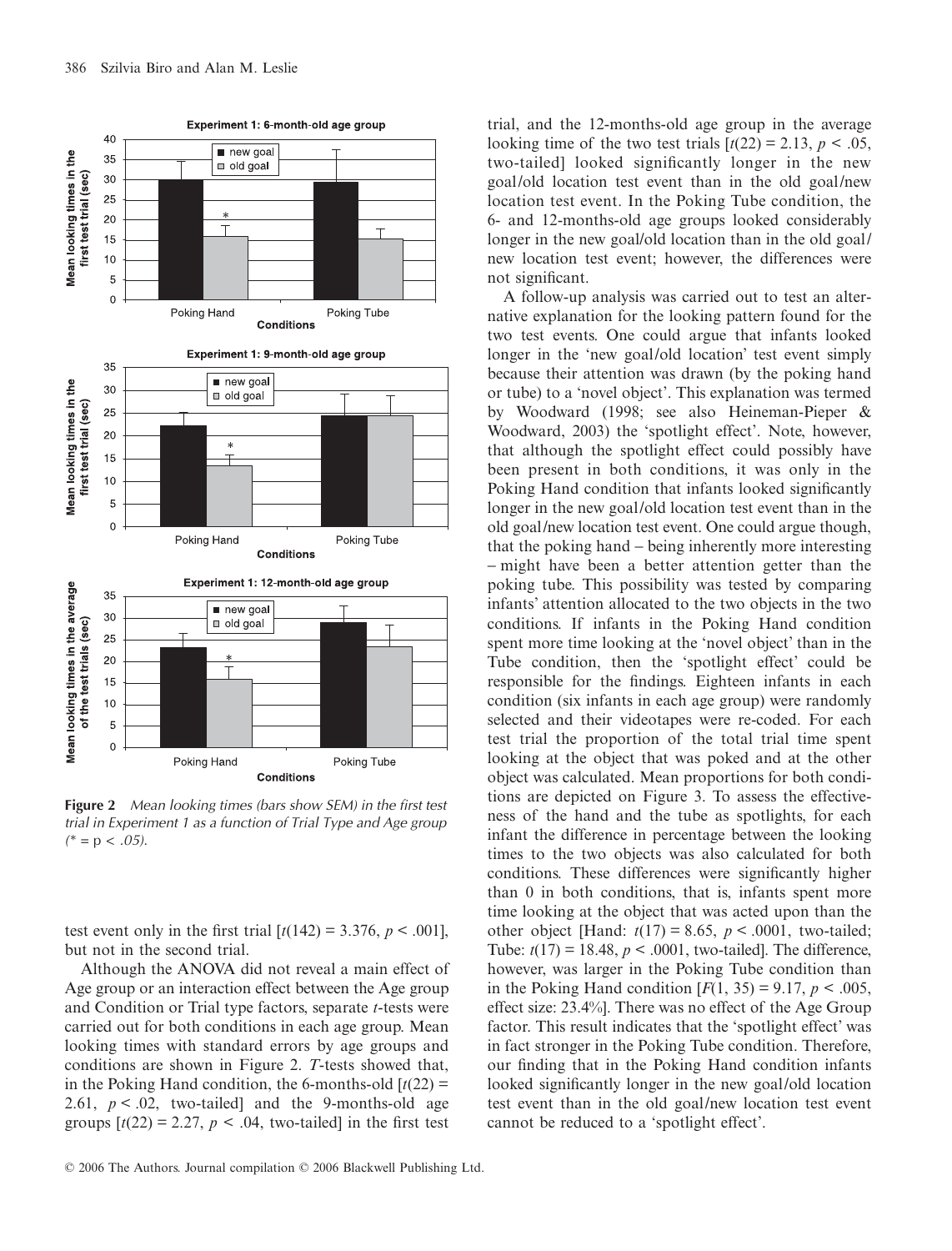

**Figure 3** *Average proportion of test trials infants spent looking at the goal and the no-goal object for each experiment and age group.*

#### *Discussion*

In the first experiment we investigated whether infants are able to encode the goal object of an unfamiliar human action (Poking Hand) and an inanimate action (Poking Tube) if these actions provide the infants with a behavioral cue for goal-directedness, namely, equifinal variations of the action towards the goal-state. In the Poking Hand condition, we found that 12-, 9- and even 6-month-old infants can evaluate the goal-directedness of the observed action. The fact that even the youngest age group showed this ability suggests that infants' own experience with particular actions is not a necessary precondition for the ability to interpret human actions as goal-directed. Instead, as we proposed, it is the presence of relevant behavioral cues that allows such an interpretation.

Our result is consistent with the finding of Jovanovic and her colleagues (under review) which showed that infants as young as 6 months old are also able to encode the goal of an unfamiliar hand action when the behavioral cue that was provided was a salient action effect. Thus, there are two independent studies using different behavioral cues providing evidence that it is not only the familiar grasping action that infants at such an early age can consider as goal-directed. Furthermore, the facilitating role of the equifinality cue in interpreting the poking hand action as goal-directed is also supported indirectly by Woodward and Guajardo's recent study (2003). In this study, infants observed a human action in which an extended index finger simply touched the target object once and then rested on the object. It was found that only 12-month-olds and some 9.5-month-olds could consider this action goal-directed. Touching the object with the index finger involves the same movement as our poking action except that it lacks behavioral cues. Perhaps then it was the equifinal variations that were present in our repetitive-from-different-angles poking hand action that triggered goal attribution in infants as young as 6 months old.

In the inanimate Poking Tube condition infants also demonstrated sensitivity to the goal-directedness of the action. This can be concluded from the fact that the looking patterns did not differ across the two conditions (Poking Hand vs. Poking Tube). This finding is an important one, because Woodward's critical result (1998) was an interaction between the inanimate and animate conditions showing that infants treated the two conditions markedly differently in terms of goal-directedness. This was not the case in our present study. On the other hand, when the Poking Tube condition was analyzed separately in each age group, none of the age groups showed evidence for goal-attribution (although the 6- and the 12-month-old infants showed the same pattern in their looking times as in the Poking Hand study, see Figure 2). Therefore, we cannot conclude with confidence that infants demonstrated the ability to interpret the inanimate Poking Tube action as goal-directed.

It is possible that the reason we did not find as strong evidence for goal attribution in the Poking Tube condition as in the Poking Hand condition, is that equifinal variations of the action − the behavioral cue that was provided to help trigger the goal-directed action interpretation − was expressed less effectively in the Poking Tube condition than in the Poking Hand condition. In both conditions, equifinal variations of the action were created by the actor approaching the target toy from various angles and poking the toy on different sides. However, since a human hand is more flexible than a paper tube (because our joints, fingers, hand and arm can all move separately) the variations of the hand's movement might have been more apparent than those of the paper tube. This difference may have resulted in not having the behavioral cue effectively available in the Poking Tube condition.

Another concern regarding the way in which the equifinality cue was applied in our experiment is that it did not include equifinal adjustments. That is, there was no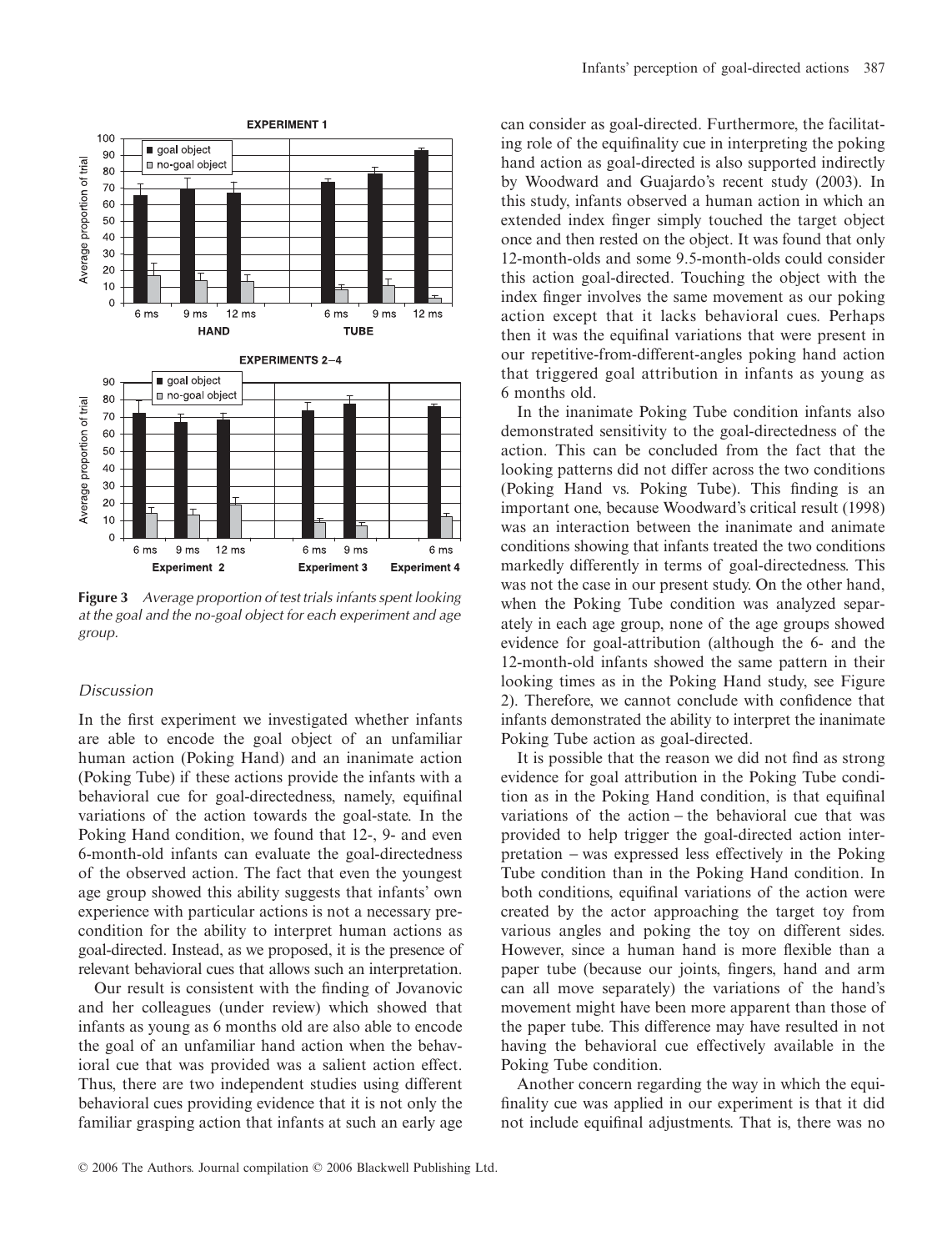change in the environment or in the properties of the goal object that the actor had to adjust its action to. We simply showed the infants that the actor is capable of achieving its goal via different paths (equifinal variations). Some argue (Gergely *et al.*, 1995; Csibra & Gergely, 1998; Tomasello, 1999; Dennett, 1987) that witnessing equifinal adjustments in a changed situation is essential for being able to predict future goal-directed actions. Therefore, it is conceivable that lacking this characteristic of equifinality made this cue less effective. However, equifinal adjustments were missing in both conditions and yet, infants did attribute goals in the Poking Hand condition.

A further possibility is that in the case of inanimate actions a single cue is not sufficient for eliciting a goaldirected action interpretation. Recall that one group of theories (e.g. Leslie, 1994; Csibra *et al.*, 2003) emphasized that infants often require *multiple* behavioral cues to successfully evaluate goal-directedness of actions. The presence of multiple behavioral cues might be particularly important in the case of inanimate actions, since infants do not have any prior knowledge of inanimate actors, for example, as agents, that is, able to move and change their path autonomously. On the other hand, hands are already categorized as agents before the infant even comes into the laboratory due to the infant's experience with the behavioral characteristics of hands, both his own and other people's. However, such pre-categorization of rods, mechanical claws or paper tubes will not have

taken place. Therefore, in the case of inanimate actors, infants may need to be provided with more direct perceptual cues. This possibility is also supported by two 'negative' findings (Jovanovic *et al.*, under review; Kamewari, Kato, Kanda, Ishiguro & Hiraaki, 2005, Experiment 3). In both of these studies inanimate actors displayed only a single cue (an action-effect or selfpropulsion, respectively) and 6-month-olds were unable to interpret the actions as goal-directed. In Experiments 2, 3 and 4 we investigated this hypothesis by testing infants' ability to encode the goal object of an inanimate action that displayed the combination of some or all of the following cues: self-propelledness, action-effect and equifinal variations of actions.

# **Experiment 2**

Woodward's set-up (1998) was applied again. This time we used a wooden rod as the inanimate actor. The action of the rod provided the infants with two of the behavioral cues mentioned above. In the familiarization phase, the rod demonstrated self-propelledness: it freely moved around by changing its path in a random fashion. Then it produced an effect in its goal-approach: it touched, lifted up, and then replaced the target toy. This novel and 'magical' effect was achieved by attaching pieces of Velcro to both the wooden rod and the toys (see Figure 4).



**Figure 4** *Stimulus events in Experiment 2.*

© 2006 The Authors. Journal compilation © 2006 Blackwell Publishing Ltd.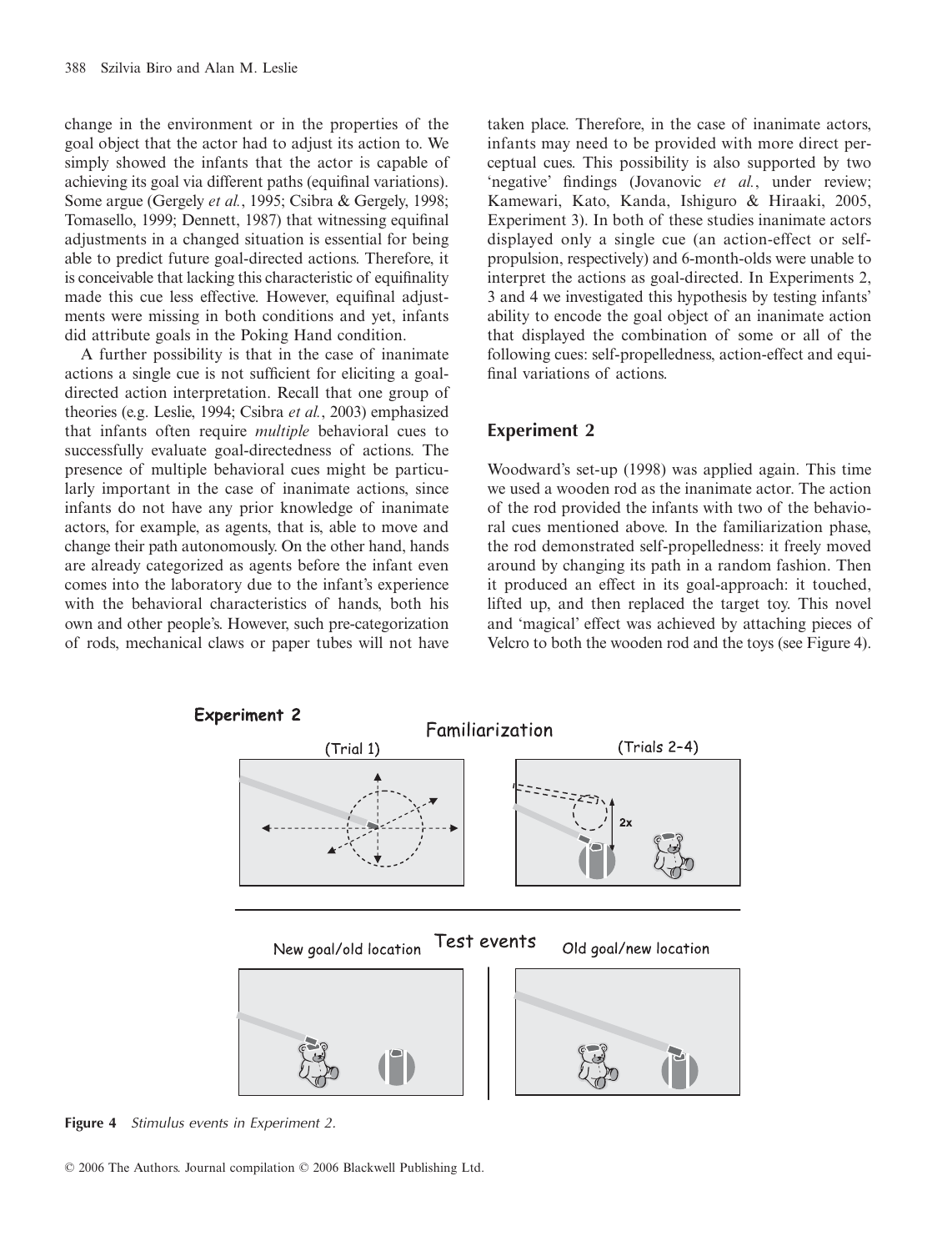#### *Method*

#### Participants

Thirty-two 12-month-old (19 males and 13 females, mean age  $= 11$  months 26 days, SD  $= 20.4$  days, range 11 months to 12 months and 29 days), 32 9-month-old (17 males and 15 females, mean age  $= 9$  months 2 days,  $SD = 10.6$  days, range from 8 months and 9 days to 9 months and 18 days) and 13 6-month-old (7 males and 6 females, mean age  $= 6$  months 2 days,  $SD = 14$  days, range from 5 months and 17 days to 6 months 28 days) infants participated in this study. An additional ten 12 month-old, eight 9-month-old and one 6-month-old infants were excluded from the data analysis because of fussiness (five, three, zero, respectively), experimental error (eight, four, one), or inattentiveness during familiarization (zero, one, zero).

#### Apparatus

The apparatus used in Experiment 2 was identical to that of Experiment 1, except that the stage was only 55 cm wide and the toys were not sitting on a pedestal but directly on the stage 20 cm apart.

#### Stimuli and procedure

*Familiarization trials*. Infants saw five familiarization trials. The curtain was raised between the trials and there was an approximately 2–3 sec pause between the trials. In the first familiarization trial the stage floor was empty. After a computer signal turned the lights on, the experimenter entered a wooden rod (60 cm long, 2.5 cm wide and 1.5 cm deep) through the opening on the right side of the stage and moved the rod several times in random fashion (up, down and around) in the stage area. The end of the rod (about 7 cm long) was wrapped with red Velcro (see Figure 4). This trial lasted about 8 sec. When the curtain was raised two toys were placed on the stage, a yellow plastic bear and a green ball with white stripes (the same toys as were used in Experiment 1). There was a  $3 \times 3$  cm piece of white Velcro attached on the top of both the bear and the ball. In the second familiarization trial the infants saw the two toys sitting on the stage for 5 sec. In the 3–5 familiarization trials the experimenter reached in with the rod and touched the top of one of the two toys. The rod stayed still for 3 seconds then lifted the toy up (thanks to the Velcro) and held it in the air about 15 cm high for 3 seconds before placing it back on the stage floor and leaving it there for another 3 seconds. The pick-up was repeated a second time. At the end of the trial the rod stayed still in touch with the ball on the stage floor for 5 seconds (see Figure 4). The trial lasted about 18 seconds. The experimenter's hand was not visible in any of the trials. The rod and the toy were separated only when the curtain was raised after the trials. After the fifth familiarization trial the curtain was raised and the positions of the two toys were switched. Then the curtain was lowered and the toys were shown in their new locations but without the presence of the rod for 5 seconds.

*Test trials*. One of two types of test events was given to the infants. Half of the infants saw two identical test trials in which the rod touched the same toy as in the familiarization trial. This time, however, the rod did not lift the toy, but merely stayed still until the infant looked away. However, since toys had been swapped, the touching action took place at a different location (old goal/ new location test event). The other half of the infants saw two test trials in which the rod touched the new toy while the action took place at the old location (new goal/old location test event; see Figure 4). The online observer started to measure the looking times when the rod touched the toy and when the infant was looking at the stage. All other aspects of the procedure were identical to those of Experiment 1. To assess reliability, the same procedure was used as in Experiment 1. In all cases the agreement was above 95% either between the online observer and one of the offline observers, or between the two offline observers.

# *Results*

The looking times of the two test trials were analyzed. Preliminary analysis did not reveal any effect of the location of the poking action (near side vs. far side), the position of the toys (bear left vs. bear right) or the target object (bear vs. ball). Therefore, these factors were omitted from further analyses. Using Trial Type (2) [new goal/old location vs. old goal/new location], Sex (2), Age group (3) [6, 9 and 12 months] as between-subject factors and Test Trial (2) as within-subject factor an ANOVA was carried out. The analysis found a Test Trial main effect  $[F(1, 65) = 8.27, p < .005,$  effect size: 11.3%], indicating that looking times significantly declined across the two test trials. The ANOVA also found an Age group main effect  $[F(1, 65) = 3.32, p < .05,$  effect size: 9.3%]. Post-hoc tests (Bonferroni) revealed that this was due to the fact that overall the 9-month-old infants looked significantly longer than the 12-month-olds. Furthermore, there was a Trial Type  $\times$  Sex interaction  $[F(1, 65) = 8.40, p < .005,$  effect size: 11.4%], indicating that overall girls looked in the new goal/old location test event longer than in the old goal/new location test event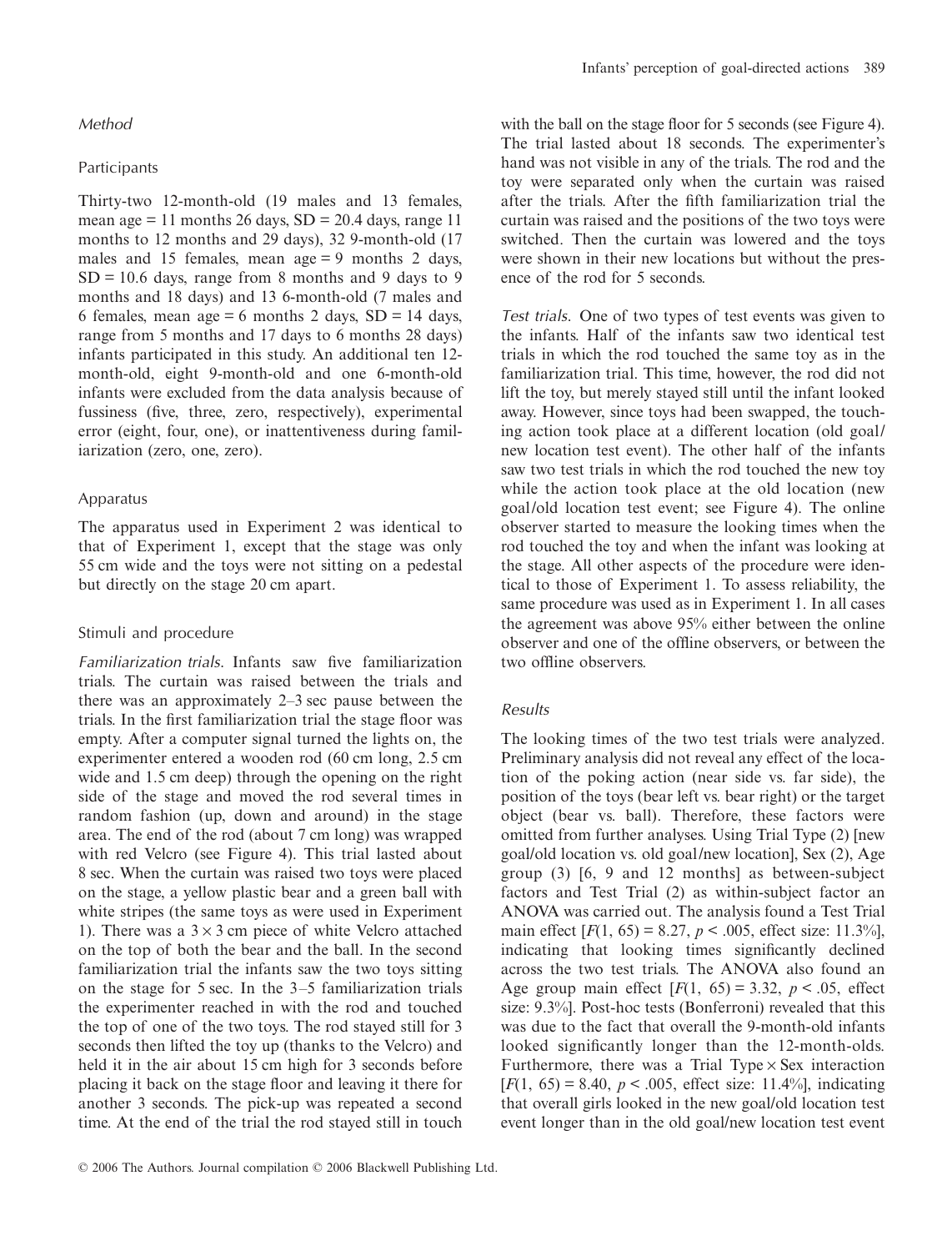$[F(1, 32) = 5.96, p < .02,$  effect size: 15.7%], while boys looked equally long in the two type of test events.<sup>1</sup> Finally, the ANOVA found a significant Test Trial  $\times$  Trial Type  $\times$ Age group interaction  $[F(1, 65) = 3.37, p < .04,$  effect size: 9.4%] as well as a Trial Type  $\times$  Age group  $\times$  Sex interaction  $[F(1, 65) = 3.31, p < .05$ , effect size: 9.3%].

To explore these interactions, separate ANOVAs were carried out in each age group with the following results: In the 12-month-old age group infants looked significantly longer in the new goal/old location test trial than in the old goal/new location test trial  $[F(1, 28) = 11.63]$ ,  $p \leq 0.002$ , effect size: 29.3%] in the first test trial. The 9month-old age group showed a similar pattern: they also looked longer in the new goal test event that in the old goal test event, but the difference fell short of significance  $[F(1, 28) = 3.55, p < .07,$  effect size: 11.3%]. However, nonparametric tests revealed a reliable difference between the new goal/old location test event and the old goal/ new location test event in the first test trial in this age group (Mann-Whitney U = 72.0,  $z = -2.11$ ,  $p < .04$ , twotailed). $^2$  The 6-month-old age group looked equally long in the two types of test events. Sex had no effect on the looking times when the age groups were analyzed separately, except in the 9-month-old age group where a tendency for a Trial type  $\times$  Sex interaction was found in the first trial  $[F(1, 28) = 3.36, p < .077,$  effect size: 10.07%]. Mean looking times with standard errors by age groups in the first test trials are shown in Figure 5.

As in Experiment 1, the 'spotlight effect' of the rod was explored in Experiment 2. Eighteen infants (six from each age group) were randomly selected and their video recordings were scored in the same way as in Experiment 1. Mean proportions of the total trial time spent looking at the object that was touched by the rod and at the other object are depicted on Figure 3. The difference between the proportional looking times to the two objects was significantly higher than 0, that is, infants spent more time looking at the object that was acted upon than the other object  $[t(17) = 13.00, p < .0001$ , two-tailed. There was, however, no difference between the three age groups  $[F(1, 17) = 0.34, p < .71$ , effect size: 4.4%]. These results

<sup>2</sup> In all experiments, non-parametric tests were also carried out to confirm the results. These tests are only reported when they are different from the results of the parametric tests.



**Figure 5** *Mean looking times (bars show SEM) in the first test trial in Experiment 2 as a function of Trial Type and Age group (*\* = p < *.05, only with non-parametric test in 9-month-olds).*

indicate that the rod drew infants' attention to the target object and that it served as a spotlight with the same effectiveness in all age groups. Note, however, that only the 12-month-old age group looked significantly longer in the new goal/old location test event than in the old goal/new location test event. If 'spotlight effect' were responsible for this looking pattern, then the other two age groups should also have looked longer at the new goal/old location test event. Since this was not the case, the 'spotlight effect' is an unlikely explanation for the main finding in Experiment 2.

#### *Discussion*

In Experiment 2 we tested whether infants can attribute a goal to an inanimate action that exhibits two behavioral cues: self-propelledness and an action-effect. We found that 12-month-old infants were able to encode the goal of the inanimate action when these cues were provided. Nine-month-olds also showed a similar ability, as revealed by non-parametric test. Six-month-olds, however, were not able to evaluate the goal-directedness of the inanimate action. The performance of the 12-month-old infants in Experiment 2 compared to that in the Poking Tube condition of Experiment 1 suggests that the presence of multiple cues as opposed to a single cue results in an enhanced ability to identify the goal of an inanimate action. Why did the 6-month-olds not benefit from the availability of multiple cues in Experiment 2? We argue that their difficulty might be due to certain aspects of our experimental design rather than to their insensitivity to these cues.

Recall that the two cues were available only during the familiarization period. In the test events the wooden rod simply touched the toy and stayed still. Thus, there were no action-effect (pick-up) or self-propelledness cues provided in the test events. One can speculate that when the infants watched the test events, they expected the rod to

<sup>&</sup>lt;sup>1</sup> There are only a few studies reporting sex differences in various cognitive or perceptual tasks in infancy (e.g. Baillargeon & DeVos, 1991; Kavsek, 2004; Arterberry & Bornstein, 2002). There are no clear explanations for these differences; neuropsychological reasons are sometimes suggested with certain brain structures being different due to hormones. Since sex difference was only found in Experiment 2 and not in any of the other three experiments, we cannot make a general conclusion of girls being better/quicker than boys in their development of goal-attribution.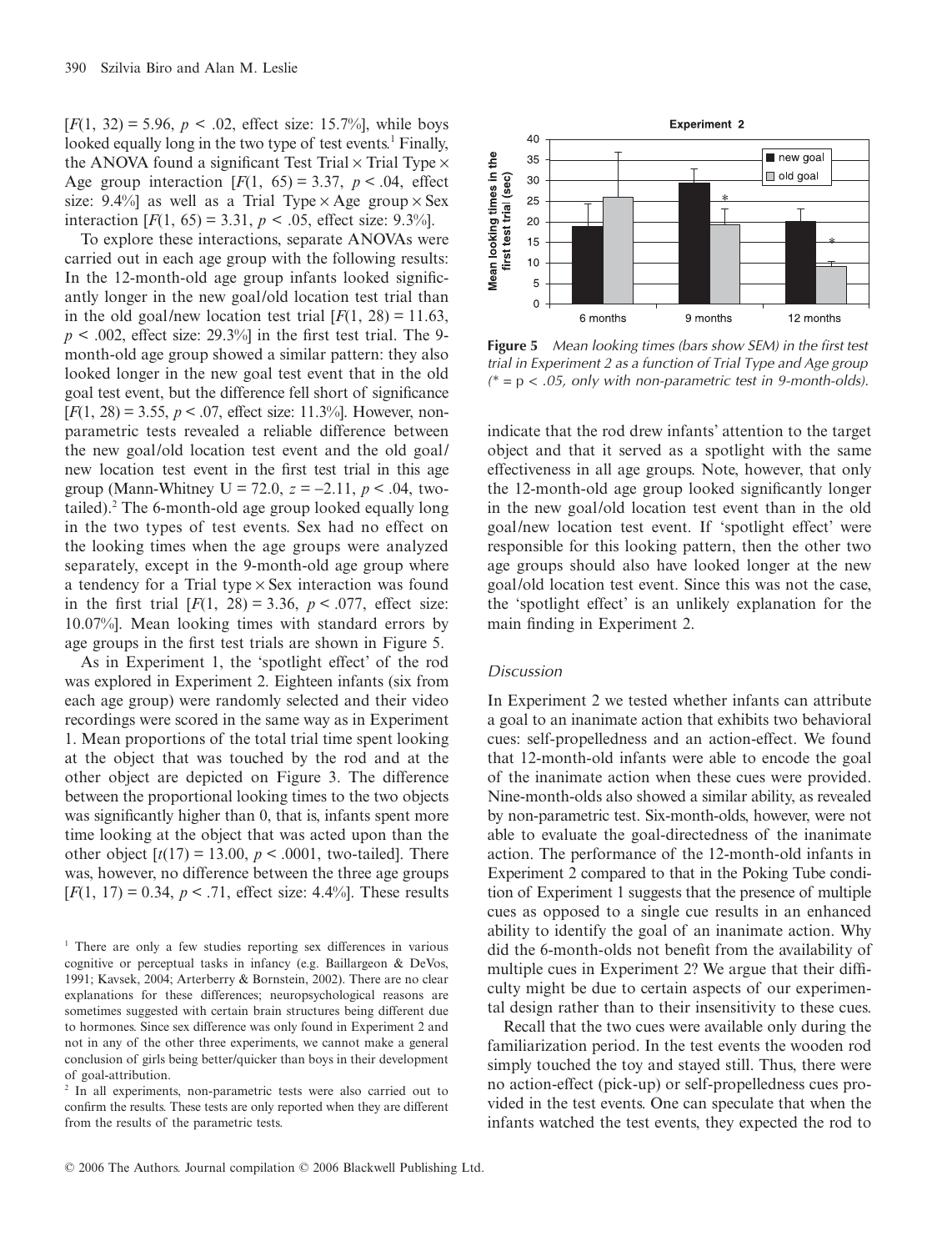act the same way as in the familiarization, that is, they expected it to pick up a toy (regardless of which toy the rod approached). The fact that the rod's action differed from their expectations may have diverted the infants' attention from identifying which particular toy was involved. Thus, their looking times in the test events may have reflected the change in the action of the rod, which, however, was the same in both types of test events (new goal vs. old goal). Apparently, the 12-month-old infants were able to overcome their expectations and therefore paid attention to the particular toy involved in the rod's action.

Another possible explanation for our finding is related to infants' ability to interpret actions as sequences in the service of an overarching goal. This ability was elegantly demonstrated by Woodward and Somerville (2000), who showed that an action − which by itself was *not* treated as goal-directed by infants − can be considered as goaldirected by 12-month-olds if they have already seen the action in a goal-directed context (if it was a prerequisite for achieving a goal, a means to an end). In our experiment, the 'rod touching the toy' can be considered as a subaction in the service of the goal action: the 'rod picking up the toy'. It is then conceivable that the 12-month-old infants could link the sub-action to the goal action in the familiarization. Then in the test events, without witnessing the goal action itself, they were able to interpret the subaction as directed to the same goal as before, and consequently they were surprised to see the different target object. On the other hand, the 9-, and particularly the 6 month-old infants could not relate the sub-action as a causal prerequisite for the goal and seeing a different toy being acted upon did thus not violate their expectations.

## **Experiment 3**

With these possible explanations for the results of Experiment 2 in mind, Experiment 3 replicated Experiment 2 except that the rod not only touched but also picked up the toy in the test events. That is, the actioneffect cue was available in both the familiarization phase and in the test events. This way we could exclude the possibility that the younger infants were unable to encode the goal object of the inanimate action because of difficulties in linking the sub-action to the goal action. We tested 9- and 6-month-old infants.

## *Method*

#### Participants

Twenty-four 9-month-old (15 males and 9 females, mean age = 8 months 30 days,  $SD = 10.8$  days, range 8 months 16 days to 9 months and 27 days) and 13 6-month-old (6 males and 7 females, mean age  $= 6$  months and 1 day,  $SD = 11.1$  days, range from 5 months and 16 days to 6 months and 15 days) infants participated in the study. An additional six 9-month-old and two 6-month-old infants were also tested but were excluded from the data analysis because of fussiness (one, zero, respectively) or experimental error (five, two).

#### Apparatus

The apparatus used in Experiment 3 was identical to that of Experiment 2.

#### Stimuli and procedure

The stimuli in Experiment 3 were identical to those of Experiment 2 with the following exception. In both types of test events the rod did not only touch the target toy but also lifted it up once before placing it back in the same manner as in the familiarization trials (see Figure 6). The online observer started to measure the looking times when the rod touched the toy and when the infant was looking at the stage. To assess reliability, the same procedure was used as in Experiment 1. In all cases the agreement was above 95% either between the online observer and one of the offline observers, or between the two offline observers.

#### *Results*

The looking times of the two test trials were analyzed. Preliminary analysis did not reveal any effect of sex, location of the poking action (near side vs. far side), the position of the toys (bear left vs. bear right) and the target object (bear vs. ball). These factors were therefore omitted from further analyses. Using Trial Type (2) [new goal/old location vs. old goal/new location] and Age group (2) [9- vs. 6-month-olds] as between-subject factors and Test Trial (2) as within-subject factor, an ANOVA was carried out. It revealed a Test Trial main effect [*F*(1,  $21$ ) = 4.64, *p* < .04, effect size: 18.1%], indicating that overall infants looked longer in the first test trial than in the second test trial. A Trial Type  $\times$  Age group interaction was also found  $[F(1, 21) = 4.35, p < .05]$ , effect size: 17.2%]. This interaction was further investigated by separate ANOVAs in each age group. In the 6-month-old age group, no main effects or interactions were found. In the 9-month-old age group the Trial Type showed a significant main effect  $[F(1, 22) = 4.29, p < .05,$  effect size: 16.3%], indicating that 9-month-old infants looked longer in the new goal/old location test event than in the old goal/new location test event. The mean looking times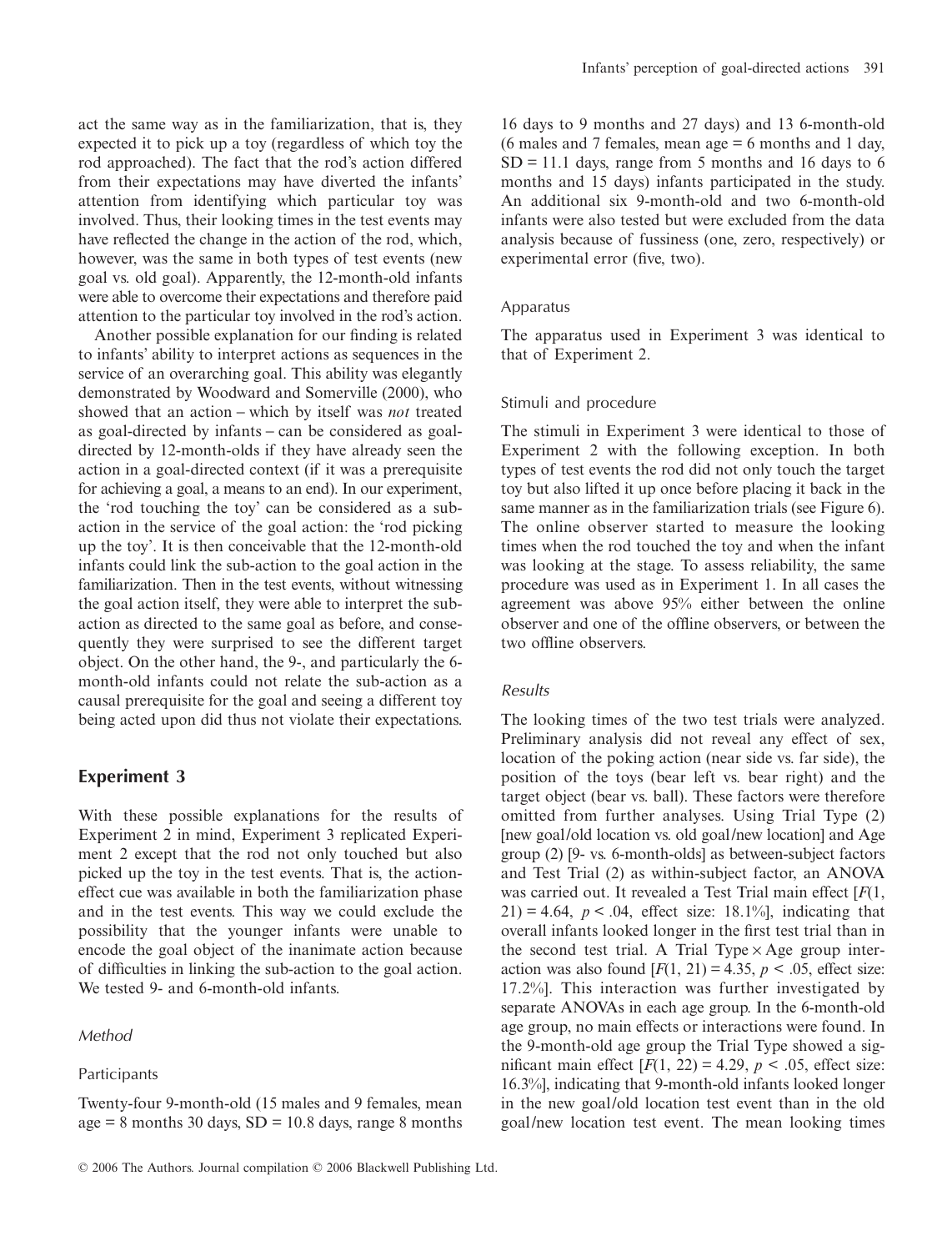

Test events

 $\overline{\mathbb{R}}$ 



**Figure 6** *Stimulus events in Experiment 3.*



**Figure 7** *Mean looking times (bars show SEM) in the first test trial in Experiment 3 as a function of Trial Type and Age group*   $(* = p < .05).$ 

with standard errors in the first test trials are shown by age groups in Figure 7.

As in the previous experiment, the 'spotlight effect' of the rod was also explored in Experiment 3. Eighteen infants (nine from each age group) were randomly selected and their video recordings were scored in the same way as in Experiment 1. Mean proportions of the total trial time spent looking at the object that was lifted by the rod and at the other object are depicted in Figure 3. The difference between the proportional looking times to the two objects was significantly higher than 0, that is, infants spent more time looking at the object that was acted upon than the other object  $[t(17) = 15.58, p < .0001]$ .



Old goal/new location

#### *Discussion*

In Experiment 3 we found that making the action-effect cue available not only in the familiarization but also in the test events apparently enhanced the size of the effect in 9-month-olds to attribute goals to the inanimate action. In Experiment 3, the effect size increased from 11% to 16% and was now significantly different between the looking times for the two test events on parametric tests. This indicates that when the rod not only touched but also picked up the toy in the test event, the infants expected the rod's action to be directed to the same target object as in the familiarization. This suggests that 9-month-olds still benefit from direct perceptual evidence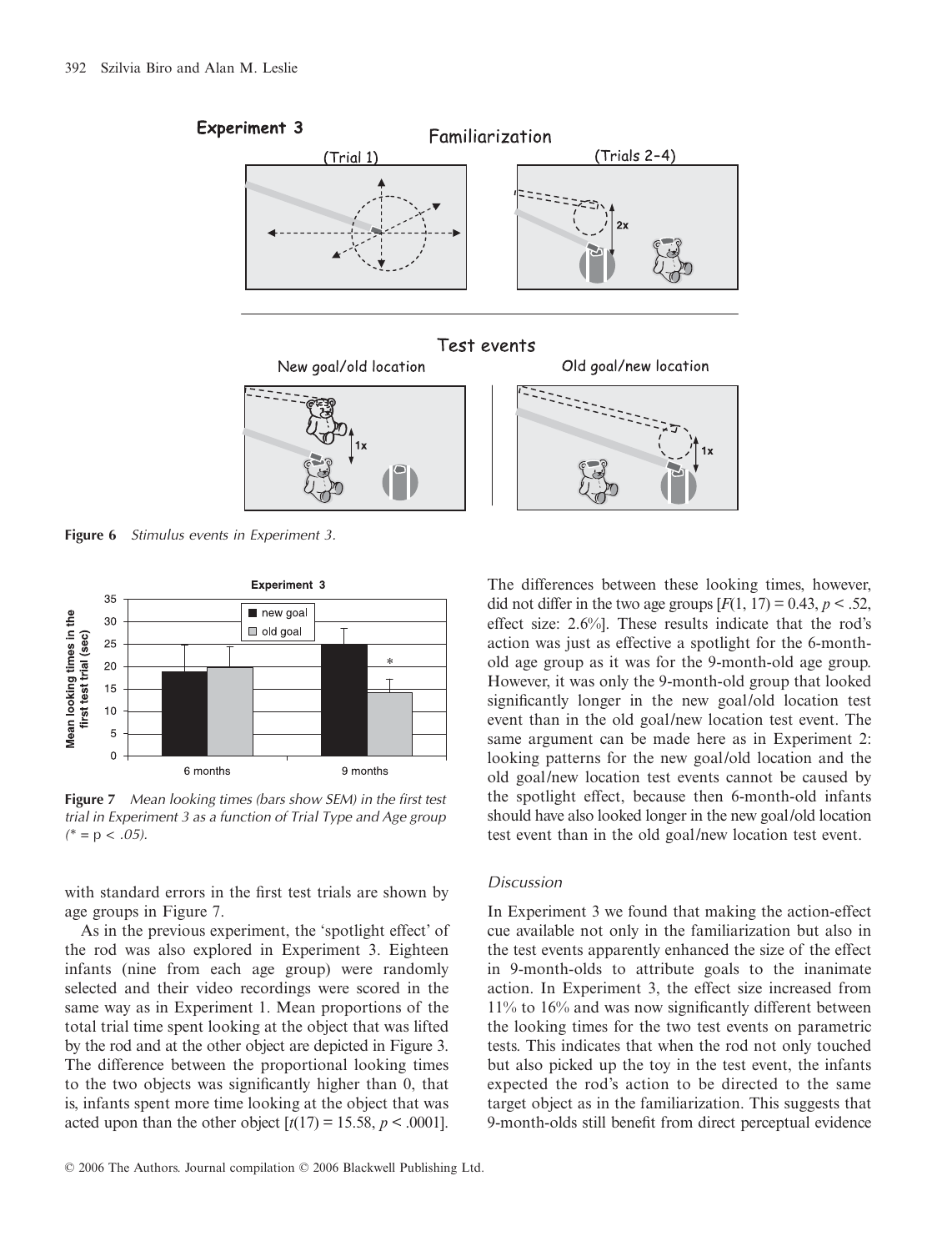for the entire goal-directed action sequence in identifying the goal.

The 6-month-olds, however, did not seem to be helped by the addition of the action-effect cue to the test events. Their looking times did not reflect that they considered the rod's action as goal-directed. Are infants not able to encode the goal of an inanimate action at all at such an early age or were they still lacking the appropriate stimuli? To probe this further, our next step was to enrich the inanimate action with additional behavioral cues to see whether the latter explanation was correct. In Experiment 1, the equifinality cue was successfully used by 6 month-olds in the case of the animate 'poking hand' action and, even in the inanimate 'poking tube' condition, 6-month-olds showed a tendency to be sensitive to this cue. Therefore, in Experiment 4 we tested the power of having available all three of the cues that we used so far: self-propelledness, action-effect and equifinality.

# **Experiment 4**

We replicated Experiment 3 with the exception that a third cue, equifinal variations of the action, was added to the familiarization phase. The wooden rod approached the target toy from three different angles and picked the toy up by sticking to three different parts. We expected that having all three cues available, 6-month-old infants might be able to consider the inanimate action as goal-directed.

### *Method*

## Participants

Twenty-two 6-month-old (15 males and 7 females, mean age = 6 months 5 days,  $SD = 17.7$  days, range from 5 months and 16 days to 7 months and 2 days) infants participated in the study. One additional infant was also tested but was excluded from the data analysis because of inattentiveness during familiarization.

## Apparatus

The apparatus used in Experiment 4 was identical to that of Experiments 2 and 3.

## Stimuli and procedure

The stimuli in Experiment 4 were identical to those of Experiment 3 with the following exception. There were Velcro pieces attached to the top, the front and the back of both toys. In the familiarization trials the rod entered the stage area from various angles and lifted the target toy by touching either its top (fam. trial 3), front (fam. trial 4) or back (fam. trial 5; see Figure 8). The test trials were identical to those of Experiment 3. To assess reliability, the same procedure was used as in Experiment 1. In all cases the agreement was above 95% either between the online observer and one of the offline observers, or between the two offline observers.



**Figure 8** *Stimulus events in Experiment 4.*

© 2006 The Authors. Journal compilation © 2006 Blackwell Publishing Ltd.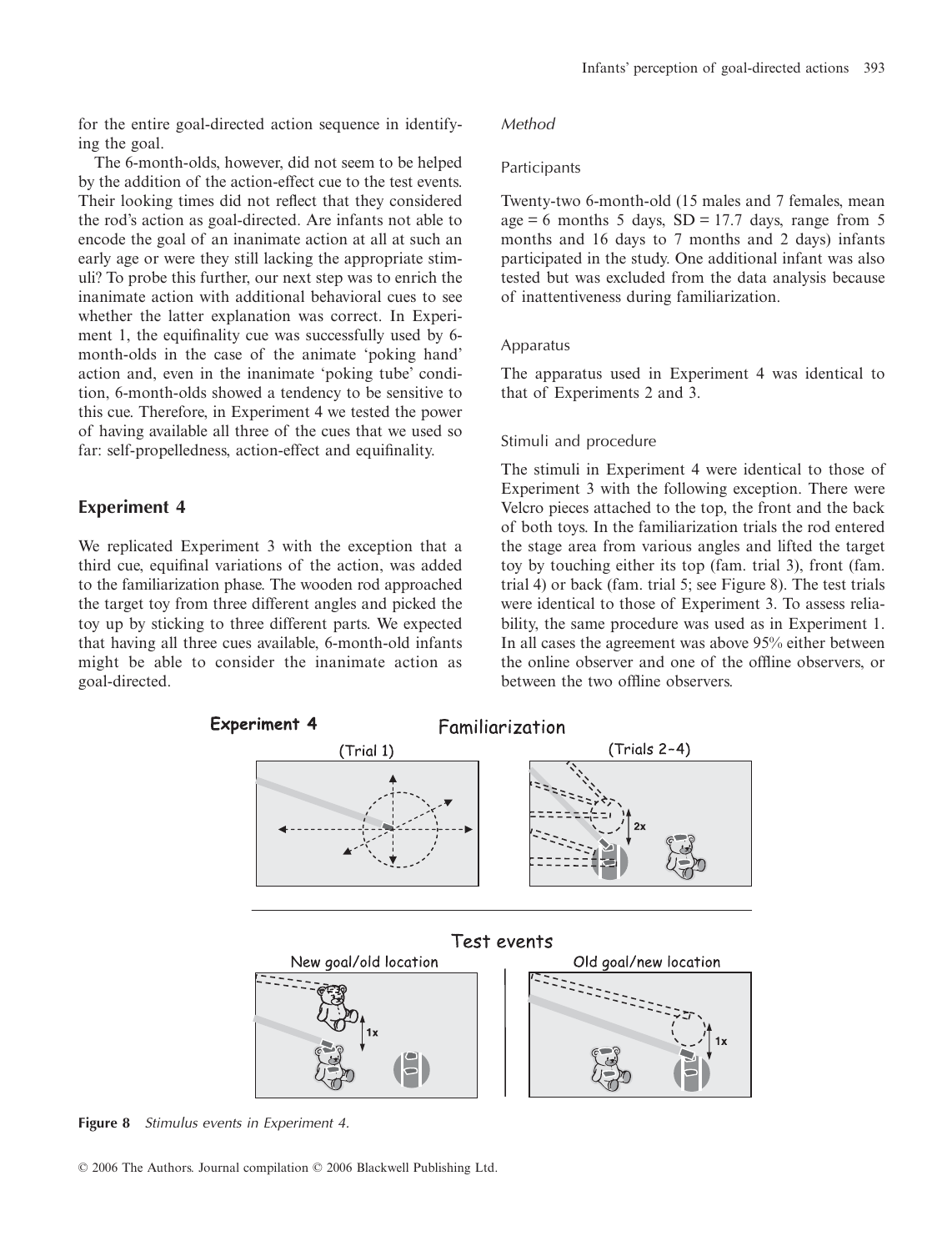

**Figure 9** *Mean looking times (bars show SEM) in the first test trial in Experiment 4 as a function of Trial Type (*\* = p < *.05).*

#### *Results*

The looking times of the two test trials were analyzed. Preliminary analysis did not reveal any effect of sex, location of the poking action (near side vs. far side), the position of the toys (bear left vs. bear right) and target object (bear vs. ball). Therefore, these factors were omitted from further analyses. Using Trial Type (2) [new goal/old location vs. old goal/new location] as betweensubject factor and Test Trial (2) as within-subject factor an ANOVA was carried out. A Trial Type main effect was found  $[F(1, 20) = 5.18, p < .034,$  effect size: 20.6%], indicating that infants looked longer in the new goal/old location test event than in the old goal/new location test event. The mean looking times with standard errors in the first test trial are shown in Figure 9.

Since there was only one age group in this experiment, the spotlight effect of the rod was compared with that of the previous experiments. Eighteen infants were randomly selected from Experiment 4 and their video recordings were scored in the same way as in the previous experiments. Mean proportions of the total trial time spent looking at the object that was lifted by the rod and at the other object are depicted in Figure 3. The difference between the proportional looking times to the two objects was significantly higher than 0, that is, infants spent more time looking at the object that was acted upon  $[t(17) = 14.73, p < .0001$ , two-tailed]. The scores of the 6-month-old age groups across the four experiments were compared using Scheffe post-hoc test which showed that these were not different  $[F(1, 44) \le 1, ns]$ . This indicates that the same size of spotlight effect was elicited in 6-month-olds in all experiments. Thus, the fact that the four experiments involved different actions (presenting different behavioral cues) did not affect the strength of the spotlight effect in 6-month-olds. To test if goal-directed action interpretations of the actions were

influenced by the size of the spotlight effect, those groups in which 6-month-old infants looked significantly longer in the new goal/old location test event than in the old goal/new location test event (Experiments 1 and 4) were compared to those where no significant difference was found between the two test events (Experiments 2 and 3). The ANOVA revealed no difference in spotlight effect between these groups, indicating that the relative novelty of the new object was not responsible for the looking patterns for the test events  $[F(1, 44) < 1, ns]$ .

Across experiment comparisons were also carried out to see if the type of action had any impact on the size of spotlight effect. The ANOVA comparing the four experiments revealed no difference in the spotlight effect (in the scores for proportional looking time differences for the two objects) between the experiments  $[F(1, 89) = 1.53]$ ,  $p \le 0.21$ , effect size = 5.1%]. To see whether the spotlight effect had any role in the particular looking patterns of infants for the two test events we compared the size of the spotlight effect for those groups that showed a significant difference between the two test events across the four experiments and those that did not. The ANOVA showed that there was no difference in the size of spotlight effect between these groups  $[F(1, 89) = 2.38, p < .12,$ effect size  $= 2.6\%$ ]. Taken together, all the analyses in the four experiments suggest that the spotlight effect can be excluded as an alternative explanation for the pattern of looking times for the test events.

#### *Discussion*

The results of Experiment 4 suggest that even very young infants are capable of interpreting inanimate actions as goal-directed. However, it seems that to do so they require the presence of multiple cues. While equifinality by itself (see Experiment 1, Poking Tube condition), or self-propelledness coupled with an action-effect (Experiments 2 and 3) were not sufficient to elicit goal-directed action interpretation from 6-month-old infants, the simultaneous presence of these three cues was. The question of how and to what extent the ability of goal attribution depends upon these particular cues will be considered in the general discussion.

# **General discussion**

In four experiments we investigated the nature of goaldirected action interpretation in infancy. In particular, the experience-based and the cue-based accounts were contrasted by examining certain action characteristics that are assumed to be critical in goal-attribution by one or the other account. Three main questions were raised.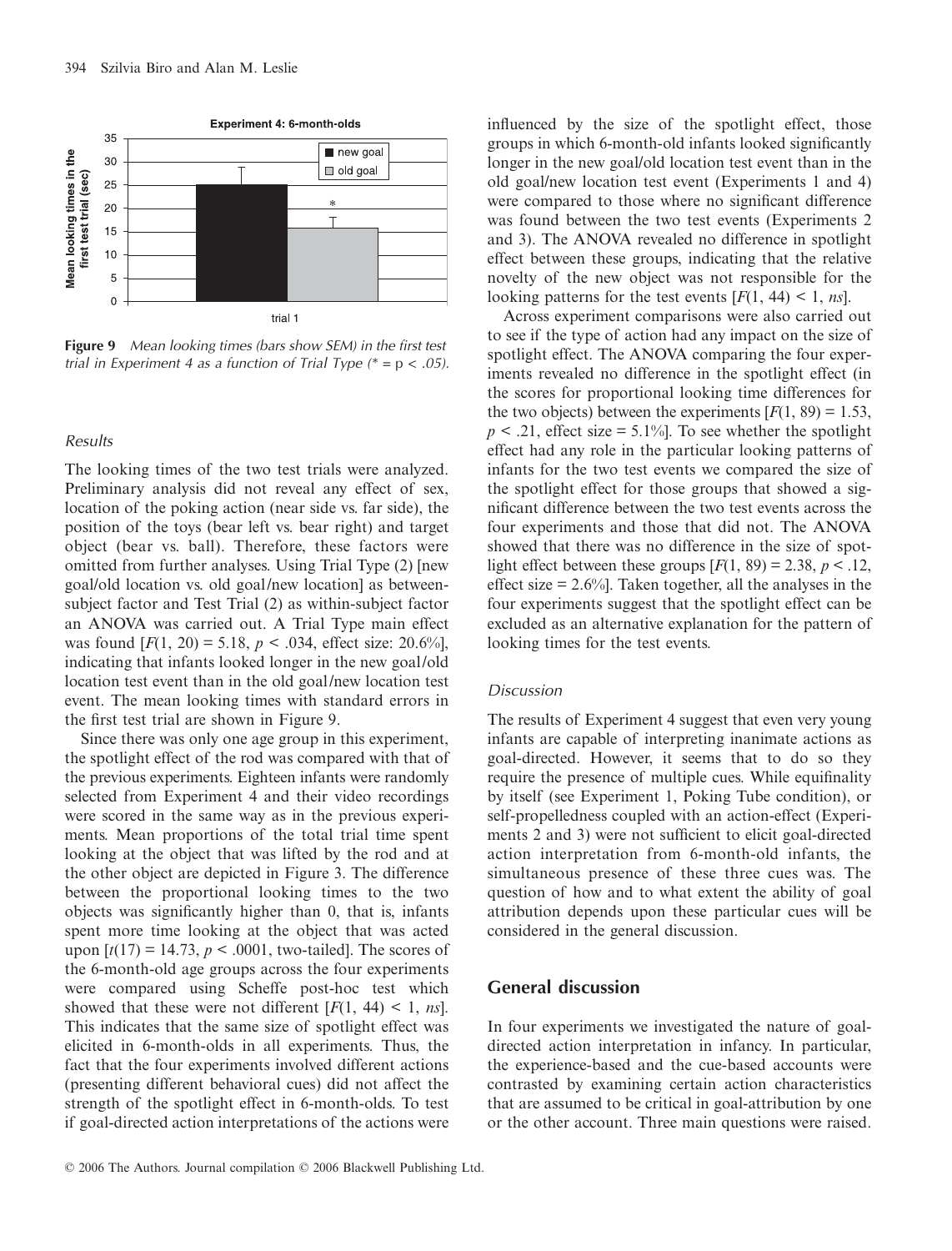One concerned the familiarity of the action. We found that infants as young as 6 months old can consider an action goal-directed even if the action is not likely to occur in their everyday life and if they cannot perform it themselves. This finding does not comport with the experience-based approach: infants do not necessarily have to acquire prior, hands-on experience with particular actions in order to be able to encode the goal of the action. The second question concerned the perceptual appearance (animate vs. inanimate) of the actor. We found that (under certain circumstances, see below) 12-, 9- and even 6-month-old infants can consider the action of both types of actors as goal-directed.

Our finding that infants are able to judge the goaldirectedness of the action of an inanimate object as early as 6 months is also supported by some recent studies (Luo & Baillargeon, 2005; Kamewari *et al.*, 2005, Experiment 2). These findings suggest that ascribing goaldirectedness is initially independent from the specific appearance of the actor and not restricted to human actions. In an important demonstration, Luo and Baillargeon (2005), using the Woodward paradigm, showed that 5-month-old babies attributed goals to an object whose motions appeared to be self-propelled. The object was a rigid box without face or other animate-like markings that moved back and forth without visible means of propulsion. Self-propulsion was thus the only cue to agency and this proved sufficient for young babies to attribute goals. Note that 5 months is the earliest age for which sensitivity to the goal-directed nature of inanimate actions has been reported. Evidence for such an early onset is important for two reasons. First, it confirms the hypothesis that previous studies which found a lack of goal attribution in case of inanimate actions before 9 months of age reflected difficulties with task demands rather than a failure to encode the goal of the action by relying on abstract behavioral cues (e.g. Csibra *et al.*, 1999). Second, since the earliest evidence for goal attribution in the case of human actions was also found at around 5 or 6 months (except from one study, but see argument below), the assumption of the cue-based account, namely that infants apply goal-directed interpretation to actions of a wide range of entities *from the start*, is further supported.

The third question concerned the influence of behavioral cues on infants' ability to infer the goal of an action. Three cues were used that have been widely suggested in the literature as critical to goal-attribution: self-propelledness, equifinal variations of the action, and a salient action-effect. Overall, our findings demonstrate that the presence of these cues can elicit infants' goaldirected action interpretations, while the lack of these cues can prevent them from interpreting actions as goaldirected (see below for specification). The performance of the infants across the four experiments also provides support for the view that it is not a single cue that automatically triggers goal attribution, but rather that infants use multiple cues when they make a judgment about goal-directedness. This was demonstrated clearly in Experiment 4, where we found that the youngest age group, the 6-month-olds, could only consider an inanimate action as goal-directed when all three cues were present.3

The relationship between the cues and the role they play in determining goal-directedness is currently under debate. Particularly, the presence of self-propelledness was proposed by some (Premack, 1990; Baron-Cohen, 1994) as a precondition for setting up a goal-directed interpretation: only when an object's motion is self-propelled will infants consider other cues that are relevant for identifying the goal of the action. Others (Csibra *et al.*, 1999), however, demonstrated that for 9- and 12-monthold infants, witnessing an object's movement as selfinitiated is neither a sufficient nor a necessary condition for making inferences about the object's goal-directed behavior (see Luo & Baillargeon, 2005). Note that because our present study did not investigate the relationship (necessary and sufficient conditions) between the three cues systematically, we cannot draw strong conclusions about this issue. The findings in Experiment 1 were inconclusive regarding the sufficiency of the equifinality cue by itself. The self-propulsion cue and the action-effect cue were not available solo in any of the experiments. The simultaneous presence of these two cues was sufficient for 9- and 12-month-old infants to encode the goal of the action (see Experiments 2 and 3). Finally, Experiment 4 showed that when all three cues were available, even 6-month-olds did interpret the action as goal-directed. (We will return to the possible reasons for the age-related differences.) However, whether all three cues are necessary, or whether either 'equifinality with self-propulsion' or 'equifinality with an action-effect' is sufficient for goal-attribution in 6-month-olds is an open question. In fact, Kiraly and her colleagues (2003) suggested that the latter pair, 'effect plus equifinality', is sufficient, which is consistent with our finding. Overall, equifinal variations may be relatively more important for goal attribution than the other cues in our study. One may speculate that what equifinal variations convey is an impression of 'autonomous behavior' or 'free will'. In Shimizu and Johnson (2004) infant goal attribution

 $3$  Note that in Experiment 1, the equifinality cue by itself was sufficient to encode the goal of the Poking hand action. However, as we argued in the introduction, the infants might also have relied on other cues already associated with the actions of human hands. Therefore, the multiplicity question can be safely addressed only in the case of unfamiliar inanimate actions.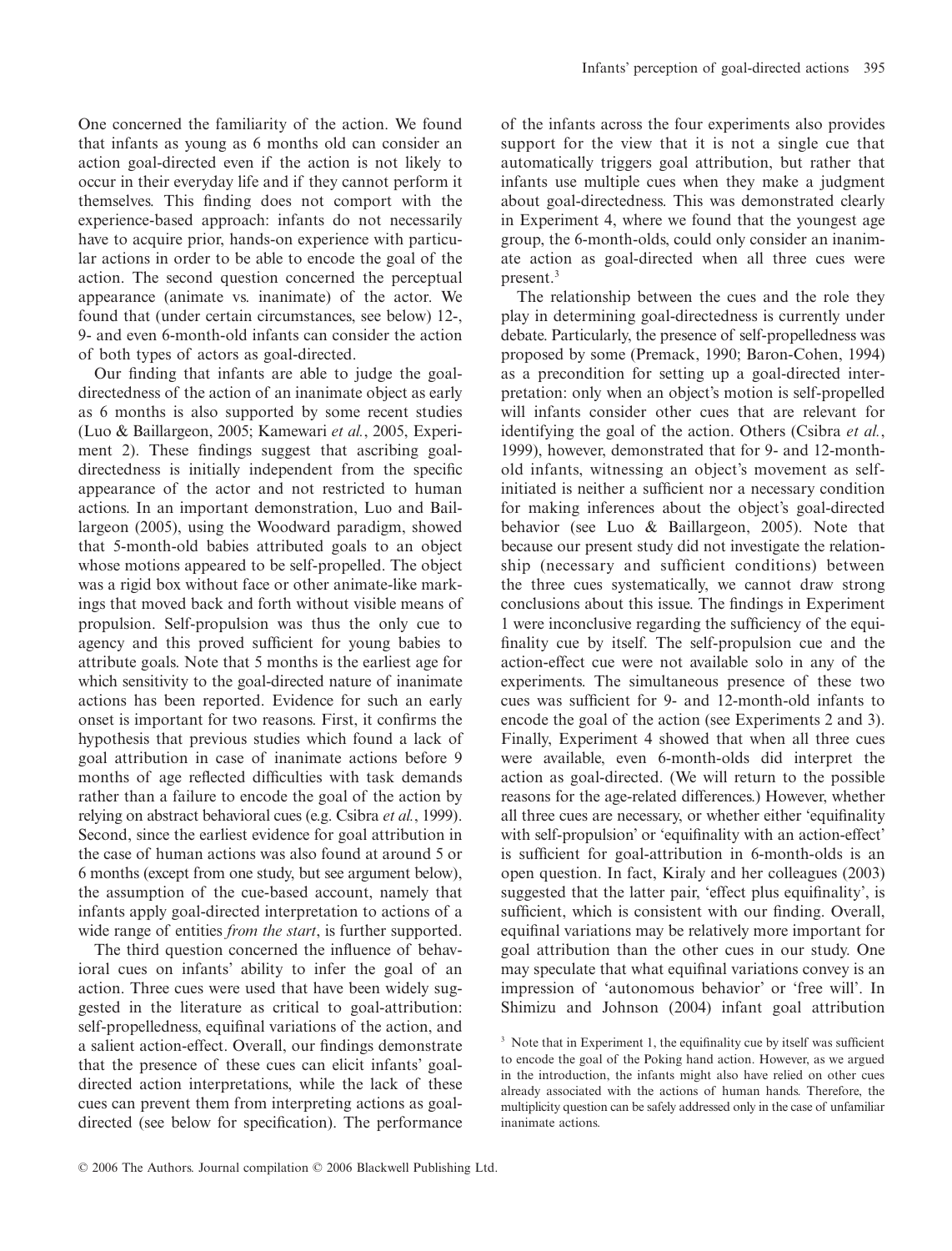appeared to follow cues that an unfamiliar object made a 'choice' between two targets. Self-initiated movement too may be effective just insofar as it conveys this 'autonomy'. Studies with adults have begun to characterize the psycho-physical basis of what we are calling 'cues' (e.g. Tremoulet & Feldman, 2000). Studies with infants are needed to determine their developmental role.

Our findings also accord with the idea that the relationship between cues and the identification of goaldirectedness is probabilistic (Leslie, 1995; Csibra, 2003). While the presence of some cues might indeed be necessary, other cues may simply make it more (or less) likely that infants will ascribe goal-directedness to an action. That is, the presence of additional cues can strengthen the interpretation of the action as goal-directed. The improvement in the performance of our youngest infants as more cues became available (Experiments 2 to 4) may reflect just such a relationship.

We turn now to the function of behavioral cues in the development of goal attribution. Adults' goal-directed action interpretations do not (entirely) depend on the direct perception of behavioral cues (although in ambiguous cases we do look for them) and is (mostly) applied to human action. We argue that this shift takes place gradually as infants start to calculate the statistical association between the cues they are initially sensitive to and between these and other event properties, such as the type of actors that are likely to exhibit these cues. When such associations are established, infants can anticipate goal-directed actions from actors identified by surface features without collecting direct evidence for behavioral cues. We propose then that the perception of goal-directed action develops by bootstrapping from an innate cue base into a learning mode. In this view, the infant begins with a core notion of goal-directed agent that is triggered by a certain range of cues. This provides the entry point into a domain-specific learning process that accretes further information about the different kinds of agents and actions the infant is exposed to. Furthermore, such learning, expanding outward from the innate base, can go forward efficiently: featural cues specifying a hand can come to signal goal-directed agency via association with the innate behavioral cues. An infant, who has already categorized hands as agents, can then anticipate that a hand will *tend* to act in a goal-directed way, even in the absence of the core behavioral cues. Of course, the mere fact that an infant has categorized a hand as agent in no way guarantees that she will be able to determine for each and every hand motion what its goal might be. New actions will demand new goal learning. One important heuristic for this type of learning might be to hypothesize that the observed typical *effect* of a given action performed by a hand-agent is its intended goal.

As an example of cue-based bootstrapping, consider infants' success with encoding the goal of the *stationary* grasping hand in Woodward's (1998) study. Although there were no (or insufficient) motion cues available in that event considered in isolation, infants had already learned additional cues associated with the hand and with its grasping action. Similarly, the developmental trend found in Experiments 2 and 3 shows that older infants do not require the presence of direct behavioral cues once they have had the opportunity to associate these with the actor − even with an inanimate actor. Recall that 12-monthold infants, but not 6-month-olds, could interpret the stationary touch of the wooden rod as goal-directed after they had seen the wooden rod being able to pick up the target toy, while 9-month-olds appeared to be in transition. That is, 12-month-olds quickly learnt that the wooden rod can produce an effect and could use this knowledge in their reasoning about the goal-directedness of the rod's action even when the effect was no longer present.

Finally, a similar associative learning might have taken place between the appearance of a novel object and its effect in Sommerville and colleagues' study (2005) mentioned before. Recall that in this study 3-month-olds (who typically cannot produce successful goal-directed reaches) could encode the goal of a grasping hand that was wearing a mitten. However, they could only do this if before the test session they had themselves manipulated objects wearing the same mitten that can lift up objects by sticking to them. The authors also offered an alternative to the facilitating effect of infants' own experience to explain their findings. Infants might have learnt the causal characteristics of the mitten, that is, that it can produce these effects on the environment, and then were able to rely on that when they observed a grasping hand wearing the same mitten even without witnessing the effect. The use of tools extends the goal-directed activities of human agents. By 10 months, infants are able to infer an unseen hand as the cause of the motion of an inanimate object (Saxe, Tenenbaum & Carey, 2005), suggesting that infants are equipped early to understand even incompletely observed tool use. Our current work focuses on determining the ways in which such learning can be achieved. By uniting an innate base with this learning process, cue-based bootstrapping can help reconcile divergent views on the emergence of infants' ability to understand actions, even those extended through rods and other tools, as goal-directed.

# **Acknowledgment**

This work was supported by NSF grant BCS 0079917 awarded to AML.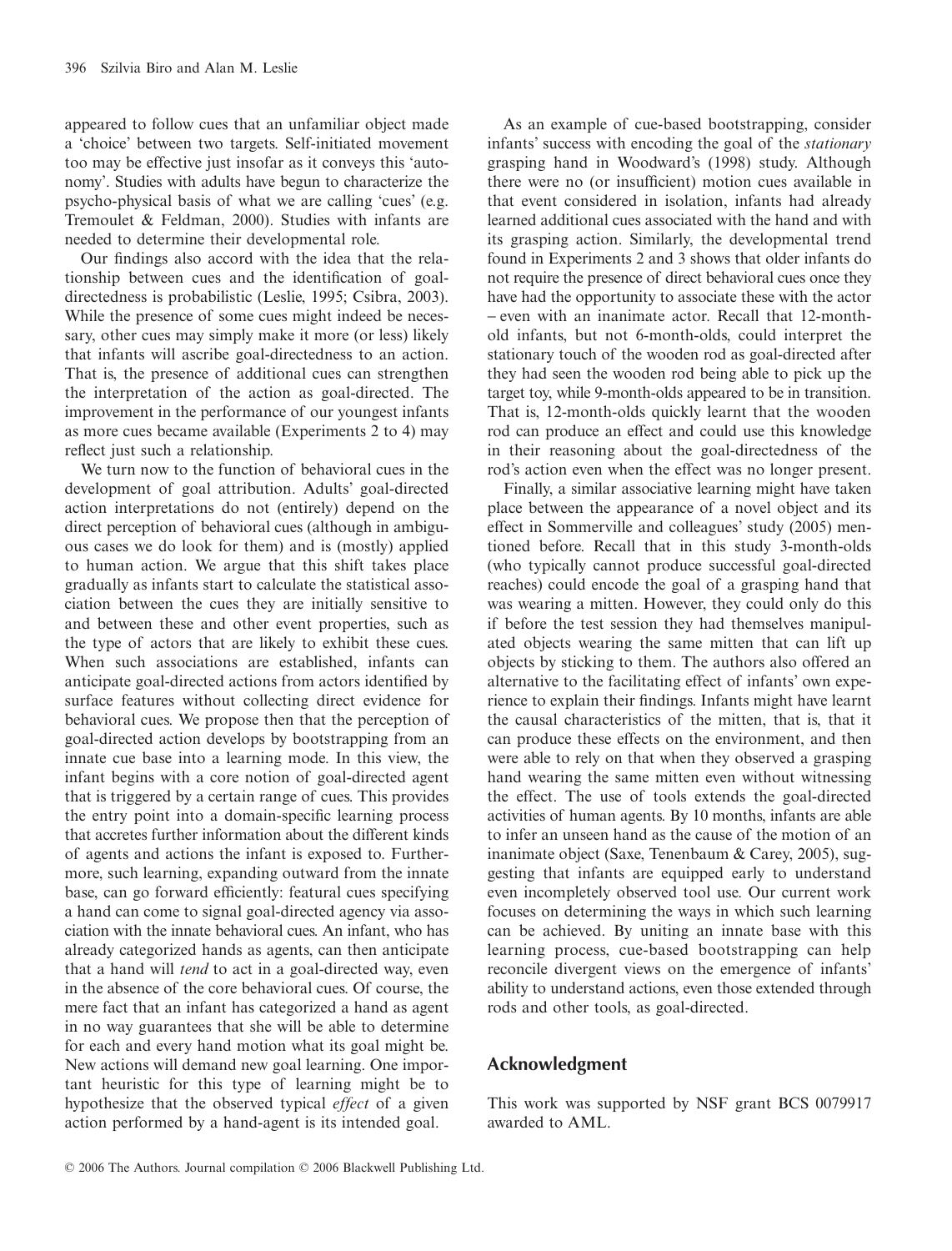## **References**

- Arterberry, M.E., & Bornstein, M.H. (2002). Variability and its sources in infant categorization. *Infant Behaviour and Development*, **25**, 515–528.
- Baillargeon, R., & DeVos, J. (1991). Object permanence in young infants: further evidence. *Child Development*, **62**, 1227–1246.
- Baron-Cohen, S. (1994). How to build a baby that can read minds: cognitive mechanisms in mindreading. *Cahiers de Psychologie Cognitive/ Current Psychology of Cognition*, **13**,  $1-40.$
- Bates, E., Benigni, L., Bretherton, I., Camaioni, L., & Volterra, V. (1979). *The emergence of symbols: Cognition and communication in infancy*. New York: Academic Press.
- Berry, D.S., & Springer, K. (1993). Structure, motion, and preschoolers' perception of social causality. *Ecological Psychology*, **5**, 273–283.
- Blake, J., O'Rourke, P., & Borzellino, G. (1994). Form and function in the development of pointing and reaching gestures. *Infant Behavior and Development*, **17**, 195–203.
- Butterworth, G., Franco, F., McKenzie, B., Graupner, L., & Todd, B. (2002). Dynamic aspects of visual event perception and the production of pointing by human infants. *British Journal of Developmental Psychology*, **20**, 1–24.
- Castelli, F., Frith, C., Happe, F., & Frith, U. (2002). Autism, Asperger syndrome and brain mechanisms for the attribution of mental states to animated shapes. *Brain*, **125** (8), 1839–1849.
- Csibra, G. (2003). Teleological and referential understanding of action in infancy. *Philosophical Transactions of the Royal Society (London) B*, **358**, 447–458.
- Csibra, G., Biro, S., Koós, O., & Gergely, G. (2003). Oneyear-old infants use teleological representation of actions productively. *Cognitive Science*, **27** (1), 111–133.
- Csibra, G., & Gergely, G. (1998). The teleological origins of mentalistic action explanations: a developmental hypothesis. *Developmental Science*, **1**, 255–259.
- Csibra, G., Gergely, G., Biro, S., Koós, O., & Brockbank, M. (1999). Goal attribution without agency cues: the perception of 'pure reason' in infancy. *Cognition*, **72**, 237–267.
- Dennett, D. (1987). *The intentional stance*. Cambridge, MA: MIT Press.
- Gergely, G., & Csibra. G. (2003). Teleological reasoning in infancy: the one-year-olds' naive theory of rational action. *Trends in Cognitive Sciences*, **7**, 287–292.
- Gergely, G., Nádasdy, Z., Csibra, G., & Biro, S. (1995). Taking the intentional stance at 12 months of age. *Cognition*, **56**, 165–193.
- Guajardo, J.J., & Woodward, A.L. (2004). Is agency skin deep? Surface attributes influence infants' sensitivity to goal-directed action. *Infancy*, **6** (3), 361–384.
- Hannan, T.E. (1987). A cross-sequential assessment of the occurrences of pointing in 3- to 12-month-old human infants. *Infant Behavior and Development*, **10**, 11–22.
- Heider, F. (1958). *The psychology of interpersonal relations*. Oxford: John Wiley.
- Heider, F., & Simmel, M. (1944). An experimental study of apparent behavior. *American Journal of Psychology*, **57**, 243–259.
- Heineman-Pieper, J., & Woodward, A. (2003). Understanding infants' understanding of intentions: two problems of interpretation. *Consciousness and Cognition*, **12**, 770–772.
- Johnson, S.C., Booth, A., & O'Hearn, K. (2001). Inferring the goals of a nonhuman agent. *Cognitive Development*, **16**, 637–656.
- Johnson, S., Slaughter, V., & Carey, S. (1998). Whose gaze will infants follow? The elicitation of gaze-following in 12-montholds. *Developmental Science*, **1** (2), 233–238.
- Jovanovic, B., Király, I., Elsner, B., Gergely, G., Prinz, W., & Aschersleben, G. (under review). The role of effects for infants' perception of action goals.
- Kamewari, K., Kato, M., Kanda, T., Ishiguro, H., & Hiraki, K. (2005). Six-and-a-half-month-old children positively attribute goals to human action and to humanoid-robot motion. *Cognitive Development*, **20**, 303–320.
- Kavsek, M. (2004). Infant perception of object unity in static displays. *International Journal of Behavioral Development*, **28**, 538–545.
- Kiraly, I., Jovanovic, B., Prinz, W., Aschersleben, G., & Gergely, G. (2003). The early origins of goal attribution in infancy. *Consciousness and Cognition*, **12**, 752–769.
- Kuhlmeier, V., Wynn, K., & Bloom, P. (2003). Attribution of dispositional states by 12-month-olds. *Psychological Science*, **14** (5), 402–408.
- Leslie, A.M. (1982). The perception of causality in infants. *Perception*, **11** (2), 173–186.
- Leslie, A.M. (1984). Infant perception of a manual pick-up event. *British Journal of Developmental Psychology*, **2**, 19– 32.
- Leslie, A.M. (1994). ToMM, ToBy, and agency: core architecture and domain specificity. In L.A. Hirschfeld & S.A. Gelman (Eds.), *Mapping the mind: Domain specificity in cognition and culture* (pp. 119–148). New York: Cambridge University Press.
- Leslie, A.M. (1995). A theory of agency. In D. Sperber, D. Premack & A.J. Premack (Eds.), *Causal cognition: A multidisciplinary debate* (pp. 121–141). Oxford: Clarendon Press.
- Luo, Y., & Baillargeon, R. (2005). Can a self-propelled box have a goal? Psychological reasoning in 5-month-old infants. *Psychological Science*, **16** (8), 601–608.
- Meltzoff, A.N. (1995). Understanding of the intentions of others: re-enactment of intended acts by 18-month-old children. *Developmental Psychology*, **31**, 838–850.
- Meltzoff, A.N., & Moore, M. (1994). Imitation, memory, and the representation of persons. *Infant Behavior and Development*, **17** (1), 83–99.
- Michotte, A. (1946/English translation). *The perception of causality*. New York: Basic Books.
- Montgomery, D.E., & Montgomery D. (1999). The influence of movement and outcome on young children's attributions of intention. *British Journal of Developmental Psychology*, **17** (2), 245–261.
- Premack, D. (1990). The infant's theory of self-propelled objects. *Cognition*, **36**, 1–16.
- Rochat, P., Morgan, R., & Carpenter, M. (1997). Young infants' sensitivity to movement information specifying social causality. *Cognitive Development*, **12**, 441–465.